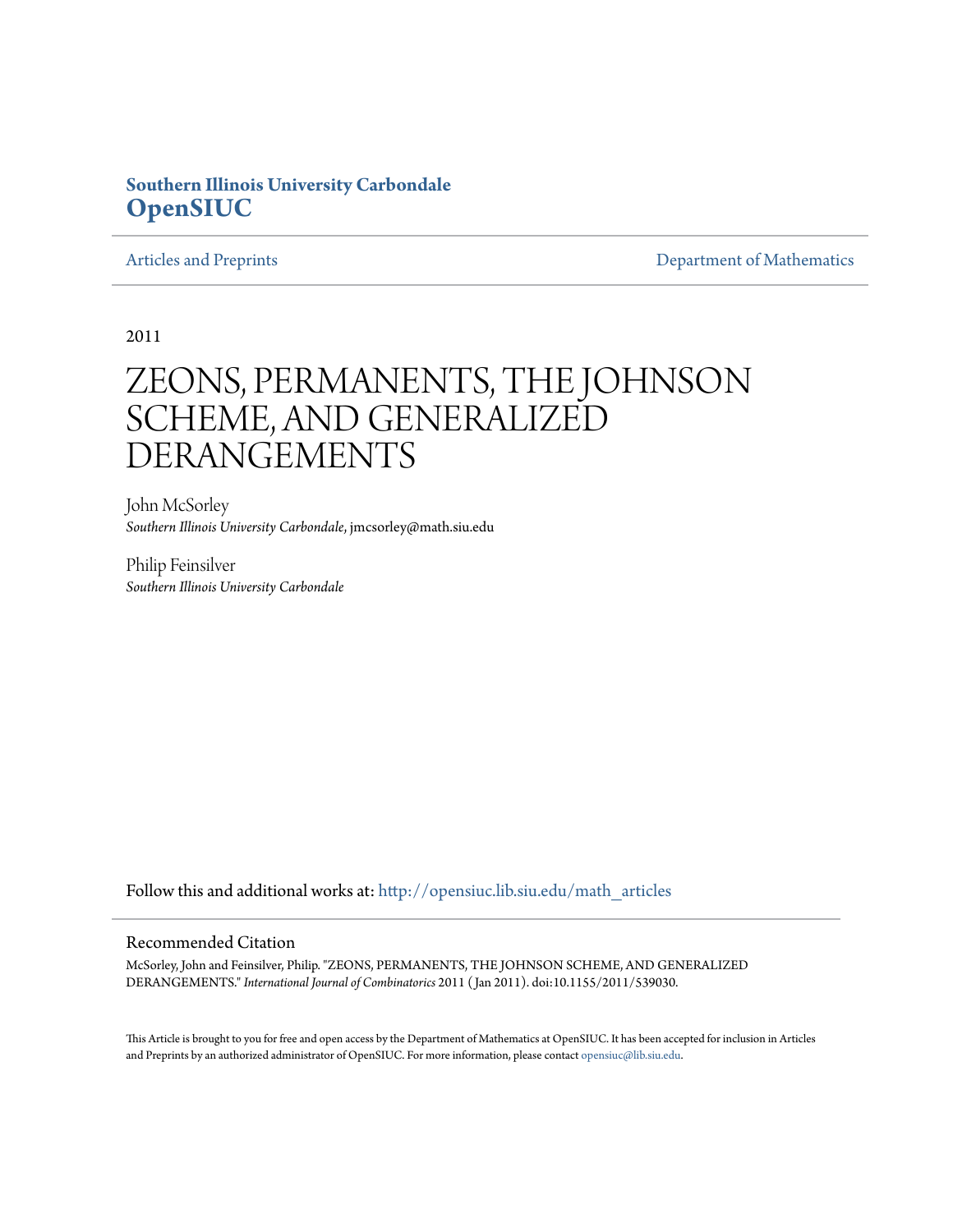### ZEONS, PERMANENTS, THE JOHNSON SCHEME, AND GENERALIZED DERANGEMENTS

#### PHILIP FEINSILVER AND JOHN MCSORLEY

Abstract. Starting with the zero-square "zeon algebra" the connection with permanents is shown. Permanents of sub-matrices of a linear combination of the identity matrix and all-ones matrix leads to moment polynomials with respect to the exponential distribution. A permanent trace formula analogous to MacMahon's Master Theorem is presented and applied. Connections with permutation groups acting on sets and the Johnson association scheme arise. The families of numbers appearing as matrix entries turn out to be related to interesting variations on derangements. These generalized derangements are considered in detail as an illustration of the theory.

#### 1. INTRODUCTION

Functions acting on a finite set can be conveniently expressed using matrices, whereby the composition of functions corresponds to multiplication of the matrices. Essentially one is considering the induced action on the vector space with the elements of the set acting as a basis. This action extends to tensor powers of the vector space. One can take symmetric powers, antisymmetric powers, etc., that yield representations of the multiplicative semigroup of functions. An especially interesting representation occurs by taking non-reflexive, symmetric powers. Identifying the underlying set of cardinality n with  $\{1, 2, \ldots, n\}$ , the vector space has basis  $e_1, e_2, \ldots$ The action we are interested in may be found by saying that the elements  $e_i$  generate a "zeon algebra", the relations being that the  $e_i$  commute, with  $e_i^2 = 0$ ,  $1 \le i \le n$ . To get a feeling for this, first we recall the action on Grassmann algebra where the matrix elements of the induced action arise as determinants. For the zeon case, permanents appear.

An interesting connection with the centralizer algebra of the action of the symmetric group comes up. For the defining action on the set  $\{1,\ldots,n\}$ , represented as 0-1 permutation matrices, the centralizer algebra of  $n \times n$  matrices commuting with the entire group is generated by  $I$ , the identity matrix, and  $J$ , the all-ones matrix. The question was if they would help determine the centralizer algebra for the action on subsets of a fixed size,  $\ell$ -sets, for  $\ell > 1$ . It is known that the basis for the centralizer algebra is given by the adjacency matrices of the Johnson scheme. Could one find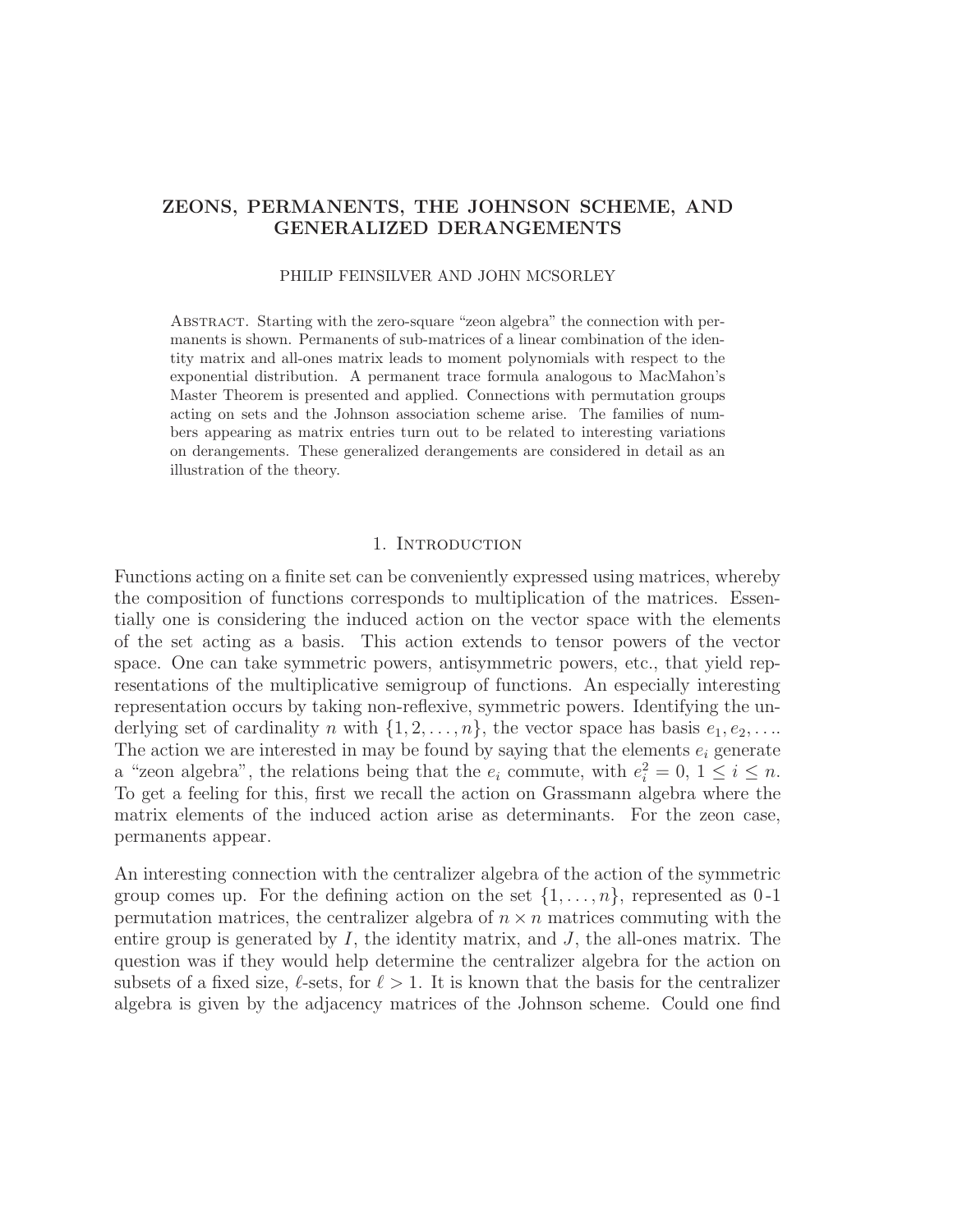this working solely with I and  $J$ ? The result is that by computing the "zeon powers", i.e., the action of  $sI + tJ$ , linear combinations of I and J, on  $\ell$ -sets, the Johnson scheme appears naturally. The coefficients are polynomials in  $s$  and  $t$  occurring as moments of the exponential distribution. And they turn out to count derangements, and related generalized derangements. The occurrence of Laguerre polynomials in the combinatorics of derangements is well-known. Here the  $_2F_1$  hypergeometric function, which is closely related to Poisson-Charlier polynomials, arises rather naturally.

Here is an outline of the paper. §2 introduces zeons and permanents. The trace formula is proved. Connections with the centralizer algebra of the action of the symmetric group on sets is detailed. §3 is a study of exponential polynomials needed for the remainder of the paper. Zeon powers of  $sI + tJ$  are found in §4 where the spectra of the matrices are found via the Johnson scheme. §5 presents a combinatorial approach to the zeon powers of  $sI + tJ$ , including an interpretation of exponential moment polynomials by elementary subgraphs. In §6, generalized derangement numbers, specifically counting derangements and counting arrangements are considered in detail. The Appendix has some derangement numbers and arrangement numbers for reference, as well as a page of exponential polynomials. An example expressing exponential polynomials in terms of elementary subgraphs is given there.

#### 2. Representations of functions acting on sets

Let V denote the vector space  $\mathbb{Q}^n$  or  $\mathbb{R}^n$ . We will look at the action of a linear map on  $\mathcal V$  extended to quotients of tensor powers  $\mathcal V^{\otimes \ell}$ . We work with coordinates rather than vectors. First, recall the Grassmann case. To find the action on  $\mathcal{V}^{\wedge \ell}$  consider an algebra generated by *n* variables  $e_i$  satisfying  $e_i e_j = -e_j e_i$ . In particular,  $e_i^2 = 0$ .

**Notation.** The standard *n*-set  $\{1, \ldots, n\}$  will be denoted [*n*]. Roman caps I, J, A, etc. denote subsets of  $[n]$ . We will identify them with the corresponding ordered tuples. Generally, given an *n*-tuple  $(x_1, \ldots, x_n)$  and a subset  $I \subset [n]$ , we denote products

$$
x_{\rm I}=\prod_{j\in{\rm I}}x_j
$$

where the indices are in increasing order if the variables are not assumed to commute. As an index we will use U to denote the full set  $[n]$ .

Italic I and J will denote the identity matrix and all-ones matrix respectively.

For a matrix  $X_{IJ}$ , say, where the labels are subsets of fixed size l, dictionary ordering is used. That is, convert to ordered tuples and use dictionary ordering. For example, for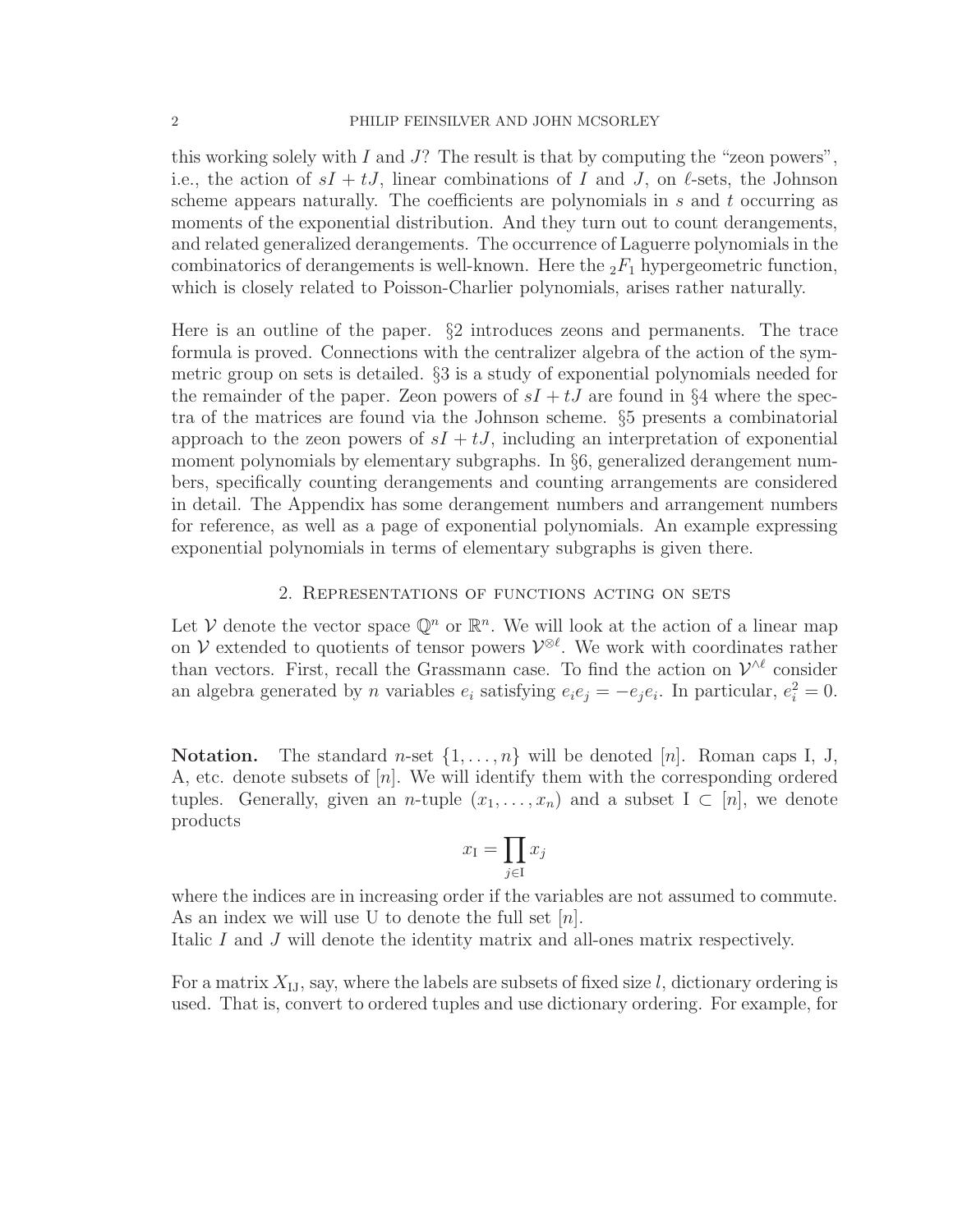$n = 4$ ,  $l = 2$ , we have labels 12, 13, 14, 23, 24, 34 for rows one through six respectively.

A basis for  $\mathcal{V}^{\wedge \ell}$  is given by products

$$
e_{\rm I}=e_{i_1}e_{i_2}\cdots e_{i_\ell}
$$

 $I \subset [n]$ , where we consider I as an ordered  $\ell$ -tuple. Given a matrix X acting on V, let

$$
y_i = \sum_j X_{ij} e_j
$$

with corresponding products  $y_1$ . Then the matrix  $X^{\wedge \ell}$  has entries given by the coefficients in the expansion

$$
y_{\rm I} = \sum_{\rm J} (X^{\wedge \ell})_{\rm IJ} e_{\rm J}
$$

where the anticommutation rules are used to order the factors in  $e_J$ . Note that the coefficient of  $e_j$  in  $y_i$  is  $X_{ij}$  itself. And for  $n > 3$ , the coefficient of  $e_{34}$  in  $y_{12}$  is

$$
\det\begin{pmatrix} X_{13} & X_{14} \\ X_{23} & X_{24} \end{pmatrix}
$$

We see that in general the IJ entry of  $X^{\wedge \ell}$  is the minor of X with row labels I and column labels J. A standard term for the matrix  $X^{\wedge \ell}$  is a compound matrix. Noting that  $X^{\wedge \ell}$  is  $\binom{n}{\ell}$  $\binom{n}{\ell} \times \binom{n}{\ell}$  $\binom{n}{\ell}$ , in particular  $\ell = n$  yields the one-by-one matrix with entry equal to  $(X^{\wedge n})_{UU} = \det X$ .

In this work, we will use the algebra of zeons, standing for "zero-ons", or more specifically, "zero-square bosons". That is, we assume that the variables  $e_i$  satisfy the properties

$$
e_i e_j = e_j e_i \qquad \text{and} \qquad e_i^2 = 0
$$

A basis for the algebra is again given by  $e_I$ ,  $I \subset [n]$ . At level  $\ell$ , the induced matrix  $X^{\vee\ell}$  has IJ entries according to the expansion of  $y_I$ 

$$
y_i = \sum_j X_{ij} e_j
$$
  $\longrightarrow$   $y_I = \sum_J (X^{\vee \ell})_{IJ} e_J$ 

similar to the Grassmann case. Since the variables commute, we see that the IJ entry of  $X^{\vee\ell}$  is the permanent of the submatrix with rows I and columns J. In particular,  $(X^{\vee n})_{UU}$  = per X. We refer to the matrix  $X^{\vee \ell}$  as the " $\ell^{\text{th}}$  zeon power of X".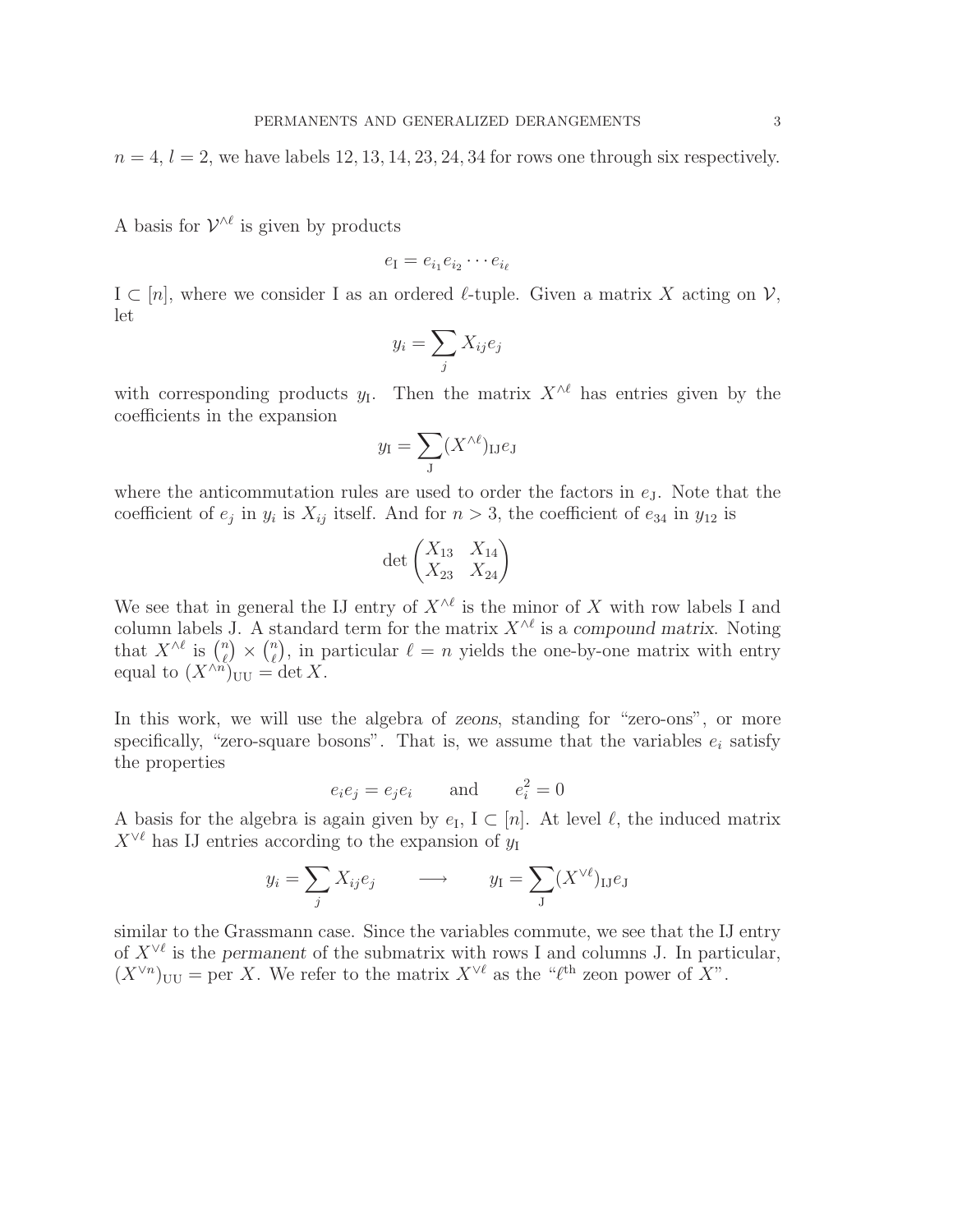2.1. Functions on the power set of [n]. Note that  $X^{\vee\ell}$  is indexed by  $\ell$ -sets. Suppose  $X_f$  represents a function  $f : [n] \to [n]$ . So it is a zero-one matrix with  $(X_f)_{ij} = 1$  the single entry in row i if f maps i to j. The  $\ell^{\text{th}}$  zeon power of X is the matrix of the induced map on  $\ell$ -sets. If f maps an  $\ell$ -set I to one of lower cardinality, then the corresponding row in  $X^{\vee\ell}$  has all zero entries. Thus, the induced matrices in general correspond to "partial functions".

However, if X is a permutation matrix, then  $X^{\vee\ell}$  is a permutation matrix for all  $0 \leq \ell \leq n$ . So, given a group of permutation matrices, the map  $X \to X^{\vee \ell}$  is a representation of the group.

2.2. **Zeon powers of**  $sI + tX$ . Our main theorem computes the  $\ell^{\text{th}}$  zeon power of  $sI + tX$  for an  $n \times n$  matrix X, where s and t are scalar variables.

**Theorem 2.1.** For a given matrix X, for  $0 \leq \ell \leq n$ , and indices  $|I| = |J| = \ell$ ,

$$
\left( (sI + tX)^{\vee \ell} \right)_{\mathrm{IJ}} = \sum_{0 \le j \le \ell} s^{\ell - j} t^j \sum_{\substack{A \subset \mathrm{I} \cap \mathrm{J} \\ |A| = \ell - j}} \left( X^{\vee j} \right)_{\mathrm{I} \setminus \mathrm{A}, \mathrm{J} \setminus \mathrm{A}}
$$



FIGURE 1. Configuration of sets.  $B = I \setminus A$ ,  $C = J \setminus A$ .

*Proof.* Start with  $y_i = se_i + t\xi_i$ , where  $\xi_i = \sum_j X_{ij}e_j$ . Given  $I = (i_1, \ldots, i_\ell)$ , we want the coefficient of  $e_J$  in the expansion of the product  $y_I = y_{i_1} \cdots y_{i_\ell}$ . Now,

$$
y_1 = (se_{i_1} + t\xi_{i_1}) \cdots (se_{i_\ell} + t\xi_{i_\ell})
$$

Choose A  $\subset$  I with  $|A| = \ell - j$ ,  $0 \le j \le \ell$ . A typical term of the product has the form

$$
s^{\ell-j}t^je_{\rm A}\xi_{\rm B}
$$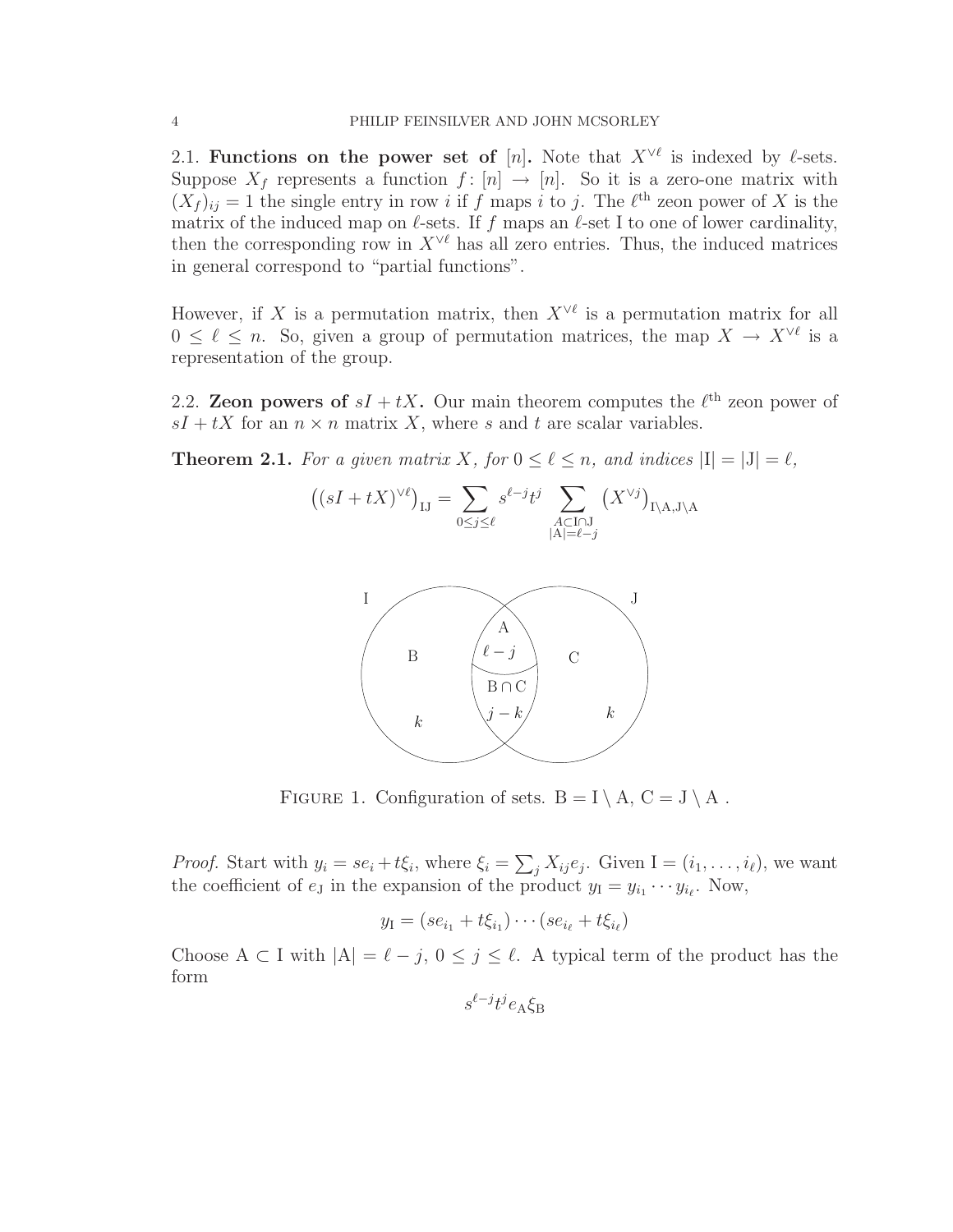where  $A \cap B = \emptyset$ ,  $B = I \setminus A$ .  $\xi_B$  denotes the product of terms  $\xi_i$  with indices in B. Expanding, we have

$$
\xi_{\rm B} = \sum_C \left( X^{\vee j} \right)_{\rm BC} e_{\rm C}
$$

and

$$
e_A \xi_B = \sum_C (X^{\vee j})_{BC} e_A e_C
$$

Thus, for a contribution to the coefficient of  $e_J$ , we have  $A\cup C = J$ , where  $A\cap C = \emptyset$ . I.e., C = J \ A and A ⊂ I ∩ J. So the coefficient of  $s^{\ell-j}t^j$  is as stated.  $\Box$ 

2.3. Trace formula. Another main feature is the trace formula which shows the permanent of  $I + tX$  as the generating function for the traces of the zeon powers of X. This is the zeon analog of the theorem of MacMahon for representations on symmetric tensors.

#### Theorem 2.2. *We have the formula*

$$
per(sI + tX) = \sum_{j} s^{n-j} t^j tr X^{\vee j}
$$

*Proof.* The permanent of  $sI+tX$  is the UU entry of  $(sI+tX)^{\vee n}$ . Specialize I = J = U in Theorem 2.1. So A is any  $(n-j)$ -set with  $I \setminus A = J \setminus A = A'$ , its complement in  $[n]$ . Thus

$$
\begin{aligned} \text{per}(sI + tX) &= ((sI + tX)^{\vee n})_{UU} \\ &= \sum_{0 \le j \le n} s^{n-j} t^j \sum_{|A| = n-j} (X^{\vee j})_{A', A'} \\ &= \sum_{0 \le j \le n} s^{n-j} t^j \text{ tr } X^{\vee j} \end{aligned}
$$

as required.  $\Box$ 

2.4. **Permutation groups.** Let X be an  $n \times n$  permutation matrix. We can express per  $(I + tX)$  in terms of the cycle decomposition of the associated permutation.

Proposition 2.3. *For a permutation matrix* X*,*

$$
\operatorname{per}(I + tX) = \prod_{0 \le \ell \le n} (1 + t^{\ell})^{n_X(\ell)}
$$

*where*  $n_X(\ell)$  *is the number of cycles of length*  $\ell$  *in the cycle decomposition of the corresponding permutation.*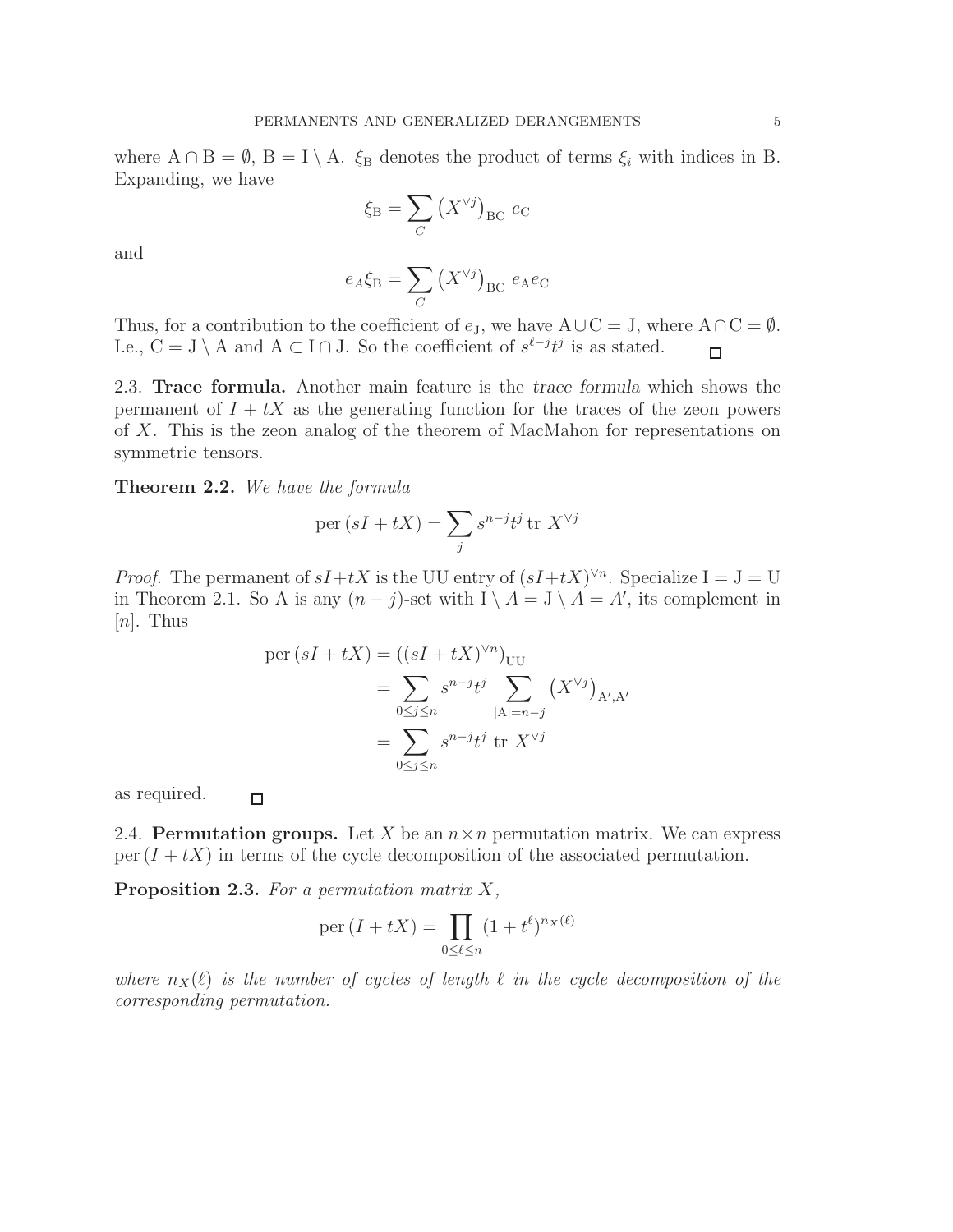*Proof.* Decomposing the permutation associated to X yields a decomposition into invariant subspaces of the underlying vector space V. So per  $(I + tX)$  will be the product of per  $(I + tX_c)$  as c runs through the corresponding cycles with  $X_c$  the restriction of  $X$  to the invariant subspace for each  $c$ . So we have to check that if  $X$ acts on  $\mathcal{V}^{\ell}$  as a cycle of length  $\ell$ , then per  $(I+tX)=1+t^{\ell}$ . For this, apply Theorem 2.2. Apart from level zero, there is only one set fixed by any  $X^{\vee j}$ , namely when  $j = \ell$ . So the trace of  $X^{\vee j}$  is zero unless  $j = \ell$  and then it is one. The result follows.

2.4.1. *Cycle index. Orbits on*  $\ell$ -sets. Now consider a group,  $G$ , of permutation matrices. We have the cycle index

$$
Z_G(z_1, z_2, \dots, z_n) = \frac{1}{|G|} \sum_{X \in G} z_1^{n_X(1)} z_2^{n_X(2)} \cdots z_n^{n_X(n)}
$$

each  $z_{\ell}$  corresponding to  $\ell$ -cycles in the cycle decomposition associated to the X's. From Proposition 2.3, we have an expression in terms of permanents. Combining with the trace formula, we get

Theorem 2.4. *Let* G *be a permutation group of matrices. Then we have*

$$
\frac{1}{|G|} \sum_{X \in G} \text{per}(I + tX) = Z_G(1 + t, 1 + t^2, \dots, 1 + t^n)
$$

$$
= \sum_{\ell} t^{\ell} \#(\text{orbits on }\ell\text{-sets}) .
$$

Remark. This result refers to three essential theorems in group theory acting on sets. Equality of the first and last expressions is the 'permanent' analog of Molien's Theorem, which is the case for a group acting on the symmetric tensor algebra. That the cycle index counts orbits on subsets is an instance of Polya Counting, with two colors. The last expression follows by the Cauchy-Burnside Lemma applied to the groups  $G^{\vee\ell} = \{X^{\vee\ell}\}_{X \in G}$ .

2.4.2. *Centralizer algebra and Johnson scheme.* Given a group, G, of permutation matrices, an important question is to determine the set (among all matrices) of matrices commuting with all of the matrices in  $G$ . This is the centralizer algebra of the group. For the symmetric group, the only matrices are  $I$  and  $J$ . For the action of the symmetric group on  $\ell$ -sets, a basis for the centralizer algebra is given by the incidence matrices for the Johnson distance. These are the same as the adjacency matrices for the Johnson (association) scheme. Recall that the Johnson distance between two  $\ell$ -sets I and J is

$$
dist_{JS}(I,J) = \frac{1}{2} |I \triangle J| = |I \setminus J| = |J \setminus I|
$$

#### $\Box$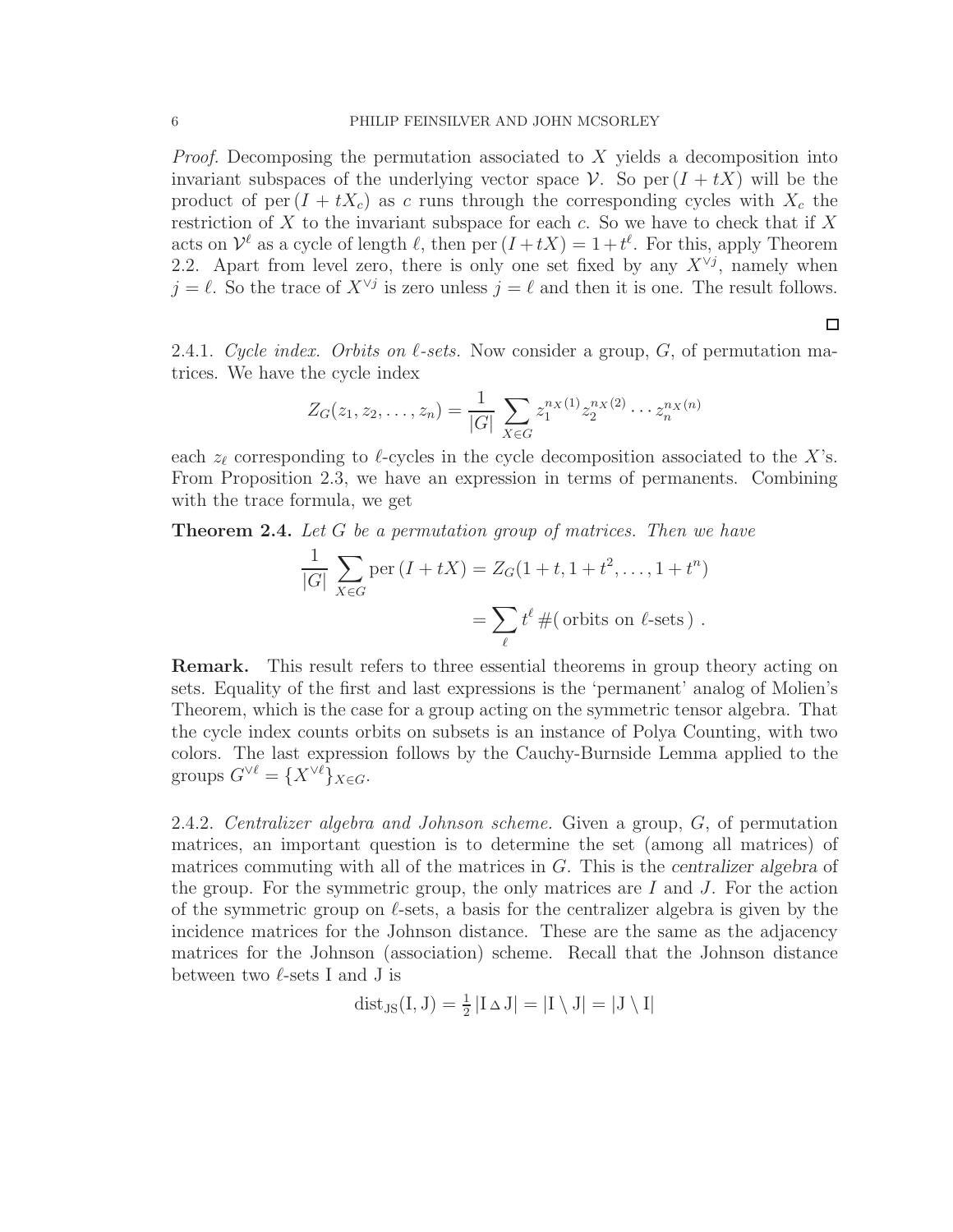The corresponding matrices  $JS_k^{n\ell}$  are defined by

$$
(JS_k^{n\ell})_{IJ} = \begin{cases} 1, & \text{if } dist_{JS}(I, J) = k \\ 0 & \text{otherwise} \end{cases}
$$

As it is known, [3, p. 36], that a basis for the centralizer algebra is given by the orbits of the group  $G^2$ , acting on pairs, the Johnson basis is a basis for the centralizer algebra. Since the Johnson distance is symmetric, it suffices to look at  $G^{\vee 2}$ .

Now we come to the question that is one starting point for this work. If  $I$  and  $J$ are the only matrices commuting with all elements (as matrices) of the symmetric group, then since the map  $G \to G^{\vee \ell}$  is a homomorphism, we know that  $I^{\vee \ell}$  and  $J^{\vee \ell}$ are in the centralizer algebra of  $G^{\vee \ell}$ . The question is: how to obtain the rest? The, perhaps surprising, answer is that in fact one can obtain the complete Johnson basis from I and J alone. This will be one of the main results, Theorem 4.1.

2.4.3. *Permanent of*  $sI + tJ$ . First, let us consider  $sI + tJ$ .

Proposition 2.5. *We have the formula*

$$
\text{per}(sI + tJ) = n! \sum_{0 \le \ell \le n} \frac{s^{\ell}t^{n-\ell}}{\ell!} \tag{1}
$$

*Proof.* For  $X = J$ , we see directly, since all entries equal one in all submatrices, that

$$
(J^{\vee\ell})_{\mathrm{IJ}} = \ell!
$$

for all I and J. Taking traces

$$
\operatorname{tr}\,J^{\vee\ell}=\binom{n}{\ell}\,\ell!
$$

and by the trace formula, Theorem 2.2,

$$
\operatorname{per}(sI+tJ) = \sum_{\ell} \binom{n}{\ell} \ell! \, s^{n-\ell} t^{\ell} = \sum_{\ell} \frac{n!}{(n-\ell)!} \, s^{n-\ell} t^{\ell} \; .
$$

Reversing the order of summation yields the result stated.  $\Box$ 

**Corollary 2.6.** For varying n, we will explicitly denote  $p_n(s,t) = \text{per}(sI_n + tJ_n)$ . *Then, with*  $p_0(s,t) = 1,$ 

$$
\sum_{n=0}^{\infty} \frac{z^n}{n!} p_n(s, t) = \frac{e^{sz}}{1 - tz} .
$$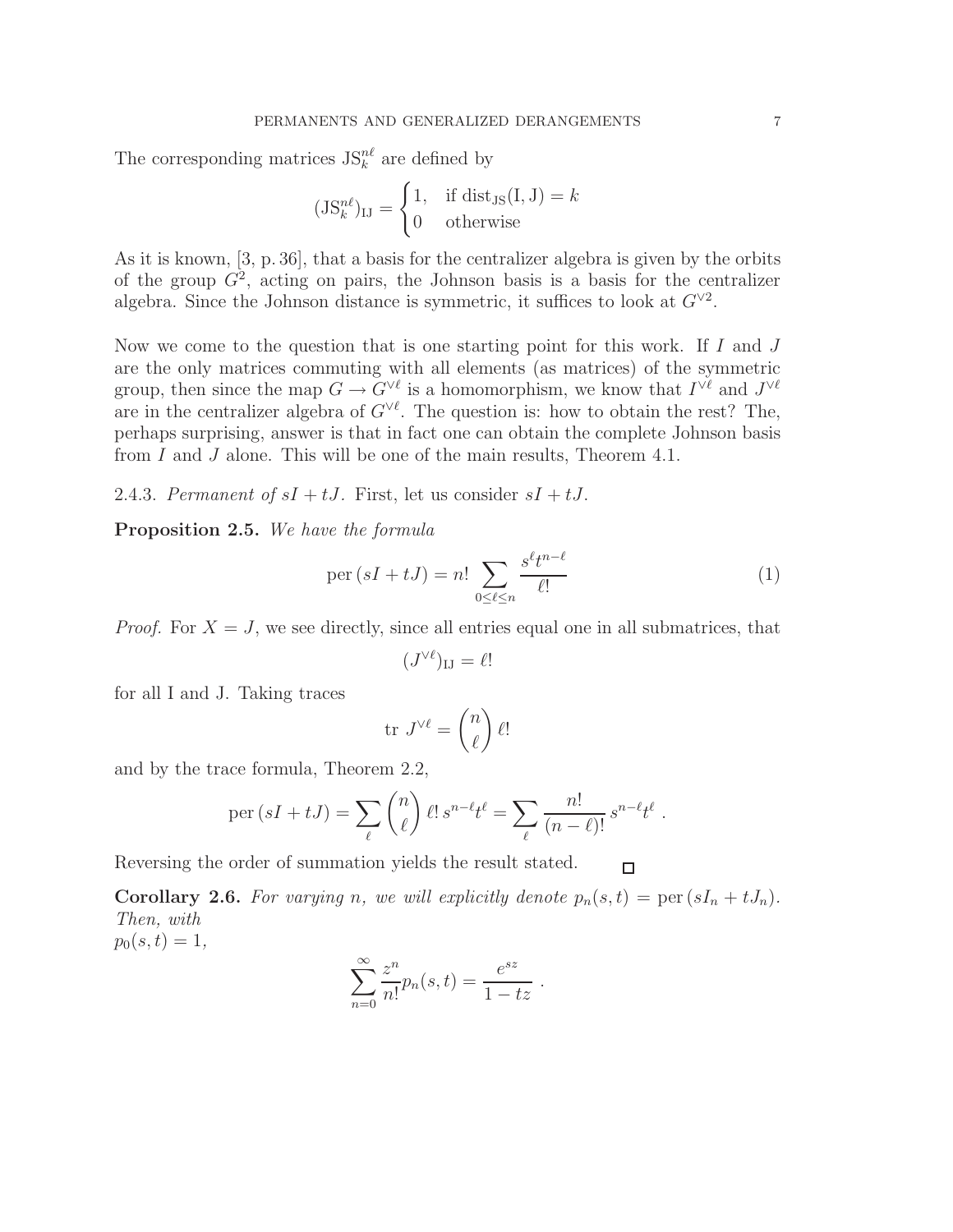The Corollary exhibits the operational formula

$$
p_n(s,t) = \frac{1}{1 - tD_s} s^n
$$

where  $D_s = d/ds$ . By inspection, this agrees with (1) as well. Observe that equation (1) can be rewritten as

$$
\operatorname{per}(sI+tJ) = \int_0^\infty (s+ty)^n e^{-y} dy
$$

that is, these are "moment polynomials" for the exponential distribution with an additional scale parameter.

We proceed to examine these moment polynomials in detail.

#### 3. Exponential polynomials

For the exponential distribution, with density  $e^{-y}$  on  $(0, \infty)$ , the moment polynomials are defined as

$$
h_n(x) = \int_0^\infty (x+y)^n e^{-y} dy
$$

The exponential embeds naturally into the family of weights of the form  $x^m e^{-x}$  on  $(0, \infty)$  as for generalized Laguerre polynomials. We define correspondingly

$$
h_{n,m}(x,t) = \int_0^\infty (x+ty)^n (ty)^m e^{-y} dy \tag{2}
$$

for nonnegative integers  $n, m$ , introducing a factor of  $y<sup>m</sup>$  and a scale factor t. We refer to these as exponential moment polynomials.

Proposition 3.1. *Observe the following properties of the exponential moment polynomials.*

*1. The generating function*

$$
\frac{1}{t^{m}m!} \sum_{n=0}^{\infty} \frac{z^{n}}{n!} h_{n,m}(x,t) = \frac{e^{zx}}{(1-tz)^{1+m}}
$$

*for*  $|tz| < 1$ *.* 

*2. The operational formula*

$$
\frac{1}{t^m m!} h_{n,m}(x,t) = (I - tD)^{-(m+1)} x^n
$$

*where I is the identity operator and*  $D = d/dx$ *.*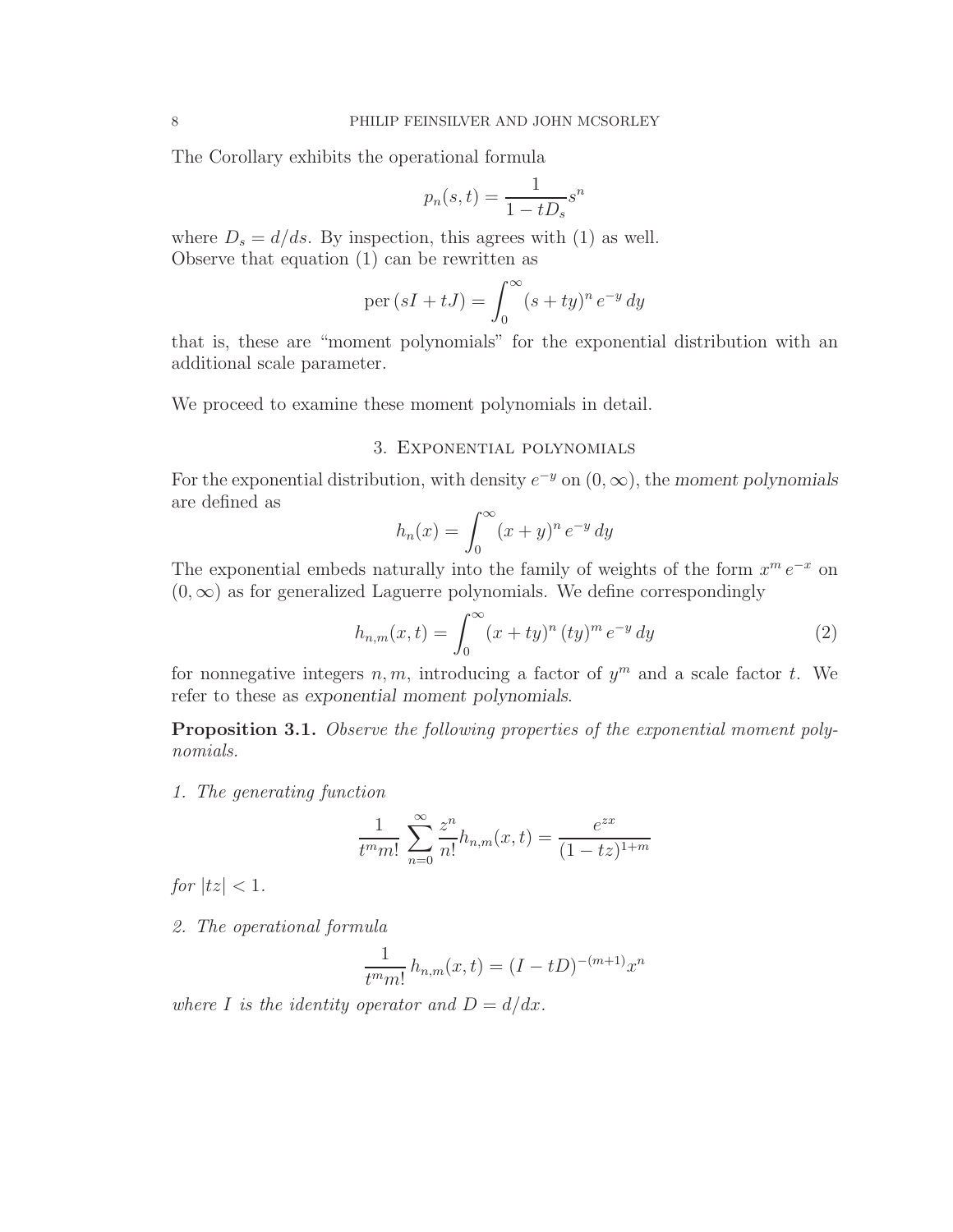#### *3. The explicit form*

$$
h_{n,m}(x,t) = \sum_{j=0}^{n} {n \choose j} (m+j)! x^{n-j} t^{m+j}
$$

*Proof.* For the first formula, multiply the integral by  $z^n/n!$  and sum to get

$$
\int_0^\infty y^m e^{zx+zty-y} dy = e^{zx} \int_0^\infty y^m e^{-y(1-tz)} dy
$$

which yields the stated result.

For the second, write

$$
t^{m}m! (I - tD)^{-(m+1)}x^{n} = t^{m} \int_{0}^{\infty} y^{m} e^{-(I - tD)y} x^{n} dy = \int_{0}^{\infty} (ty)^{m} e^{-y} (x + ty)^{n} dy
$$
  
using the shift formula  $e^{aD} f(x) = f(x + a)$ .

For the third, expand  $(x + ty)^n$  by the binomial theorem and integrate.  $\Box$ A variation we will encounter in the following is

$$
h_{n-m,m}(x,t) = \sum_{j=0}^{n-m} {n-m \choose j} (m+j)! x^{n-m-j} t^{m+j}
$$
 (3)

$$
=\sum_{j=m}^{n} \binom{n-m}{j-m} j! \, x^{n-j} t^j \tag{4}
$$

$$
=\sum_{j=m}^{n} {n-m \choose n-j} j! \, x^{n-j} t^j \tag{5}
$$

$$
= \sum_{j=0}^{n-m} \binom{n-m}{j} (n-j)! \, x^j t^{n-j} \tag{6}
$$

replacing the index  $j \leftarrow j - m$  for (4) and reversing the order of summation for the last line. And for future reference, the integral formula,

$$
h_{n-m,m}(x,t) = \int_0^\infty (x+ty)^{n-m} (ty)^m e^{-y} dy \tag{7}
$$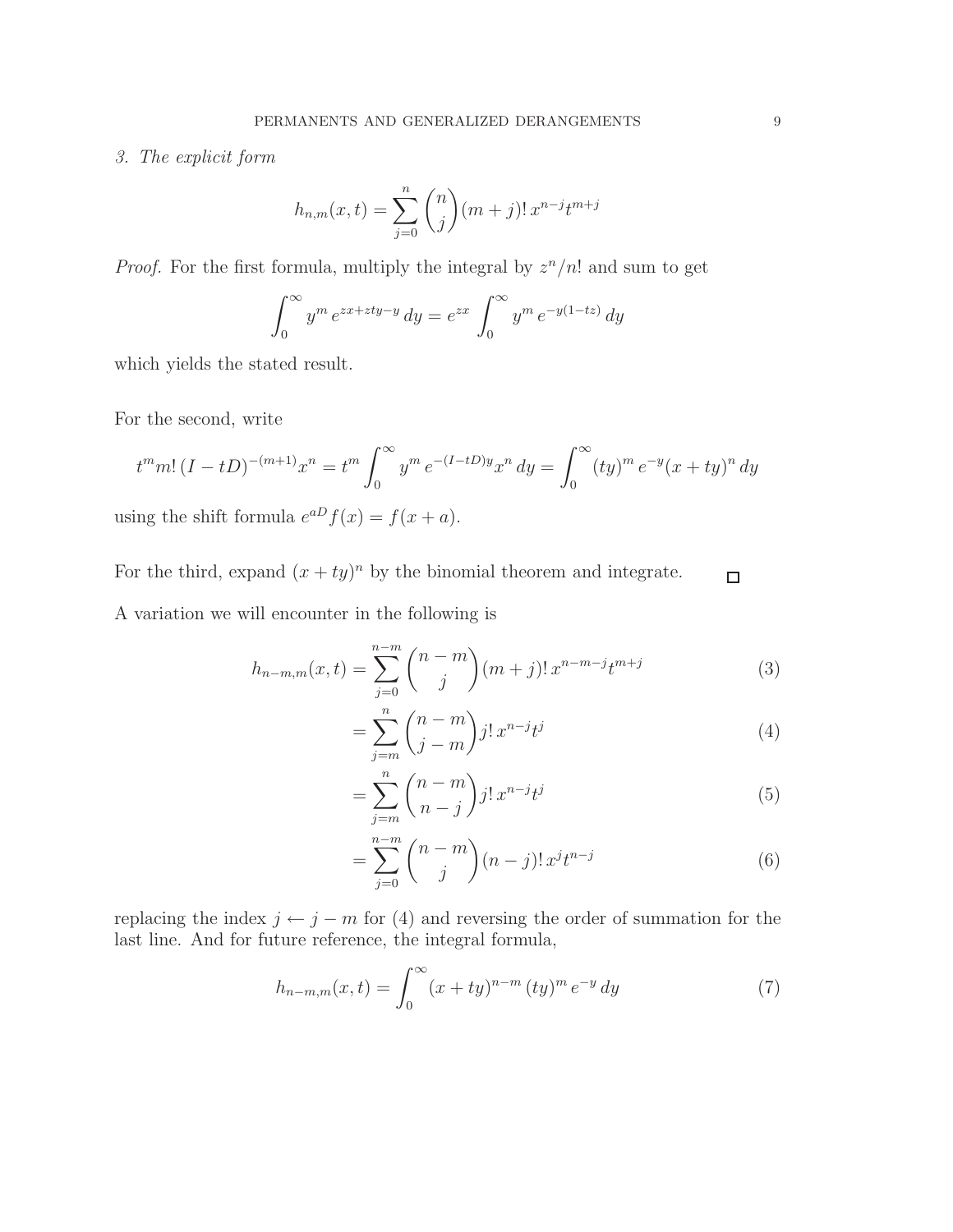3.1. Hypergeometric form. Generalized hypergeometric functions provide expressions for the exponential moment polynomials that are often convenient. In the present context we will use  ${}_2F_0$  functions, defined by

$$
{}_2F_0\left(\begin{array}{c|c} a,b & b \\ \hline & & \end{array}\right) = \sum_{j=0}^{\infty} \frac{(a)_j (b)_j}{j!} x^j
$$

where  $(a)_j = \Gamma(a+j)/\Gamma(a)$  is the usual Pochhammer symbol. In particular, if a, e.g., is a negative integer, the series reduces to a polynomial. Rearranging factors in the expressions for  $h_{n,m}$ , via #3 in the above Proposition, and  $h_{n-m,m}$ , eq. (3), we can formulate these as  $_2F_0$  hypergeometric functions.

Proposition 3.2. *We have the following expressions for exponential moment polynomials.*

$$
h_{n,m}(x,t) = x^n t^m m! \, {}_2F_0 \left( \begin{array}{c} -n, 1+m \\ - \end{array} \bigg| -\frac{t}{x} \right)
$$
  

$$
h_{n-m,m}(x,t) = x^{n-m} t^m m! \, {}_2F_0 \left( \begin{array}{c} m-n, 1+m \\ - \end{array} \bigg| -\frac{t}{x} \right) .
$$

4. ZEON POWERS OF  $sI + tJ$ 

We want to calculate  $(sI + tJ)^{\vee \ell}$ , i.e., the  $\binom{n}{\ell}$  $\binom{n}{\ell} \times \binom{n}{\ell}$  $\binom{n}{\ell}$  matrix with rows and columns labelled by  $\ell$ -subsets I,  $J \subset \{1, \ldots, n\}$  with the IJ entry equal to the permanent of the corresponding submatrix of  $sI + tJ$ . This is equivalent to the induced action of the original matrix  $sI + tJ$  on the  $\ell^{\text{th}}$  zeon space  $\mathcal{V}^{\vee \ell}$ .

**Theorem 4.1.** *The*  $\ell^{\text{th}}$  *zeon power of*  $sI + tJ$  *is given by* 

$$
(sI + tJ)^{\vee \ell} = \sum_{k} \sum_{j=k}^{\ell} {\ell - k \choose \ell - j} j! \, s^{\ell - j} t^j \, \text{JS}_k^{n\ell} = \sum_{k} h_{\ell - k, k}(s, t) \, \text{JS}_k^{n\ell}
$$

*where the* h*'s are exponential moment polynomials.*

*Proof.* Choose I and J with  $|I| = |J| = \ell$ . By Theorem 2.1, we have, using the fact that all of the entries of  $J^{\vee j}$  are equal to j!,

$$
((sI + tJ)^{\vee \ell})_{IJ} = \sum_{0 \le j \le \ell} s^{\ell - j} t^j \sum_{\substack{A \subset I \cap J \\ |A| = \ell - j}} (J^{\vee j})_{I \setminus A, J \setminus A}
$$

$$
= \sum_{0 \le j \le \ell} s^{\ell - j} t^j \sum_{\substack{A \subset I \cap J \\ |A| = \ell - j}} j!
$$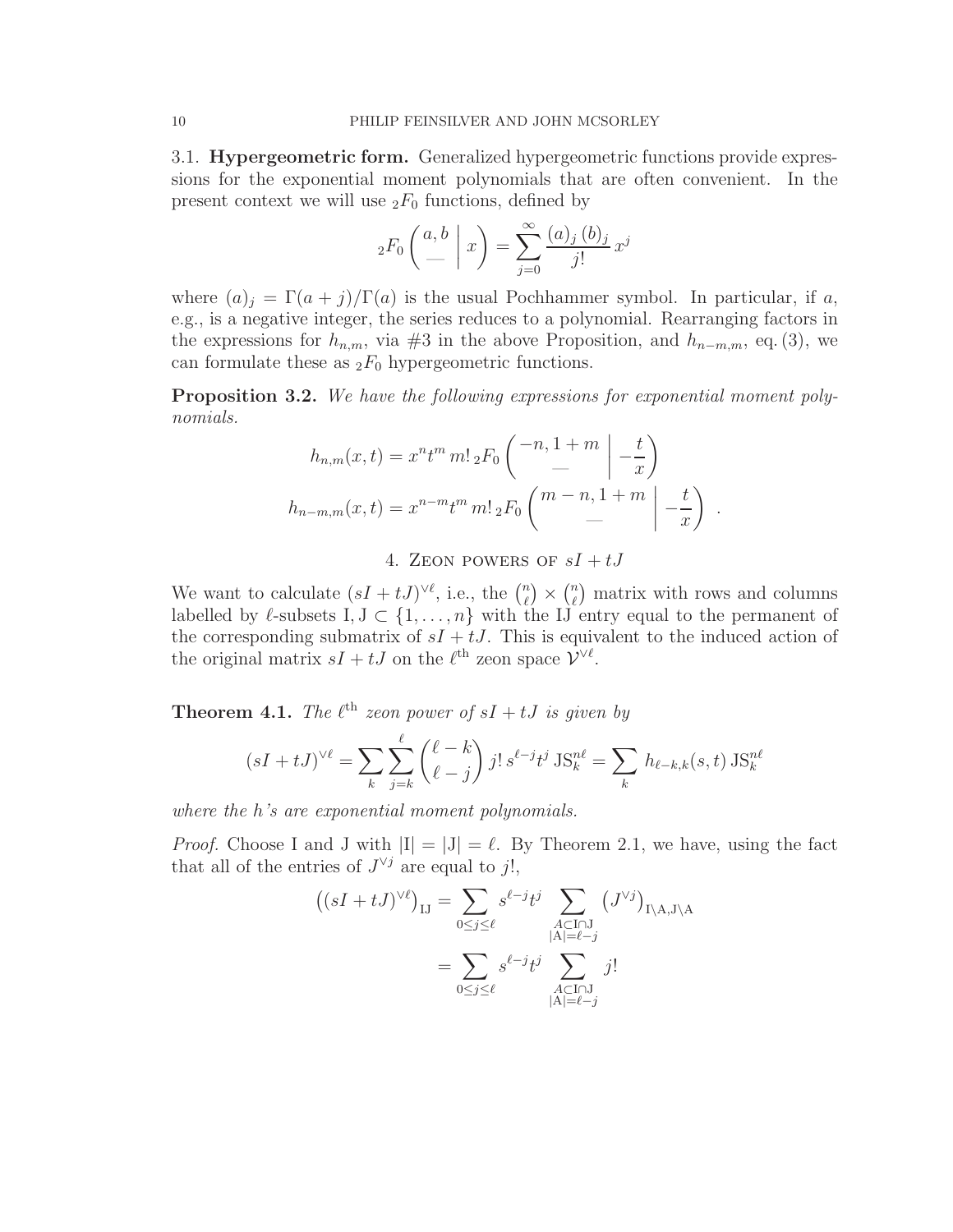Now, if dist<sub>JS</sub>(I, J) = k, then  $|I \cap J| = \ell - k$  and there are  $\begin{pmatrix} \ell - k \\ 0 \end{pmatrix}$ ) subsets A of  $I \cap J$  $\ell - j$ satisfying the conditions of the sum. Hence the result.  $\Box$ 

Note that the specialization  $\ell = n, k = 0$ , recovers equation (1).

We can write the above expansion using the hypergeometric form of the exponential moment polynomials, Proposition 3.2,

$$
(sI+tJ)^{\vee \ell}=\sum_{k} s^{\ell-k}t^k\,k!\, {}_2F_0\left(\!\!\!\begin{array}{c|c}k-\ell,1+k\\-\end{array}\;\right\vert -\frac{t}{s}\bigg)\, \text{JS}_k^{n\ell}
$$

4.1. Spectrum of the Johnson matrices. Recall, e.g., [1, p. 220], that the spectrum of the Johnson matrices for given n and  $\ell$  are the numbers

$$
\Lambda_k^{n\ell}(\alpha) = \sum_i \binom{\ell - \alpha}{i} \binom{n - \ell - \alpha + i}{i} \binom{\ell - i}{k - i} (-1)^{k - i} \tag{8}
$$

where the eigenvalue for given  $\alpha$  has multiplicity  $\binom{n}{n}$ α  $\Big)$  -  $\Big($  n  $\alpha - 1$  $\setminus$ .

For  $\ell$ -sets, the Johnson distance takes values from 0 to min $(\ell, n - \ell)$ , with  $\alpha$  taking values from that same range.

4.2. The spectrum of  $(sI + tJ)^{\vee\ell}$ . Recall that as the Johnson matrices are symmetric and generate a commutative algebra, they are simultaneously diagonalizable by an orthogonal transformation of the underlying vector space. Diagonalizing the equation in Theorem 4.1, we see that the spectrum of  $(sI + tJ)^{\vee \ell}$  is given by

$$
\sum_{k} h_{\ell-k,k}(s,t) \Lambda_k^{n\ell}(\alpha) .
$$

**Proposition 4.2.** *The spectrum of*  $(sI + tJ)^{\vee \ell}$  *is given by* 

$$
\frac{s^{\alpha}}{t^{n-\ell-\alpha}(n-\ell-\alpha)!}h_{\ell-\alpha,n-\ell-\alpha}(s,t)=\sum_{i}s^{\ell-i}t^{i}\binom{\ell-\alpha}{i}\binom{n-\ell-\alpha+i}{i}i!
$$

 $for 0 \leq \alpha \leq \min(\ell, n - \ell)$ , with respective multiplicities  $\binom{n}{k}$  $\alpha$  $\Big)$  -  $\Big($  n  $\alpha - 1$ *.*

.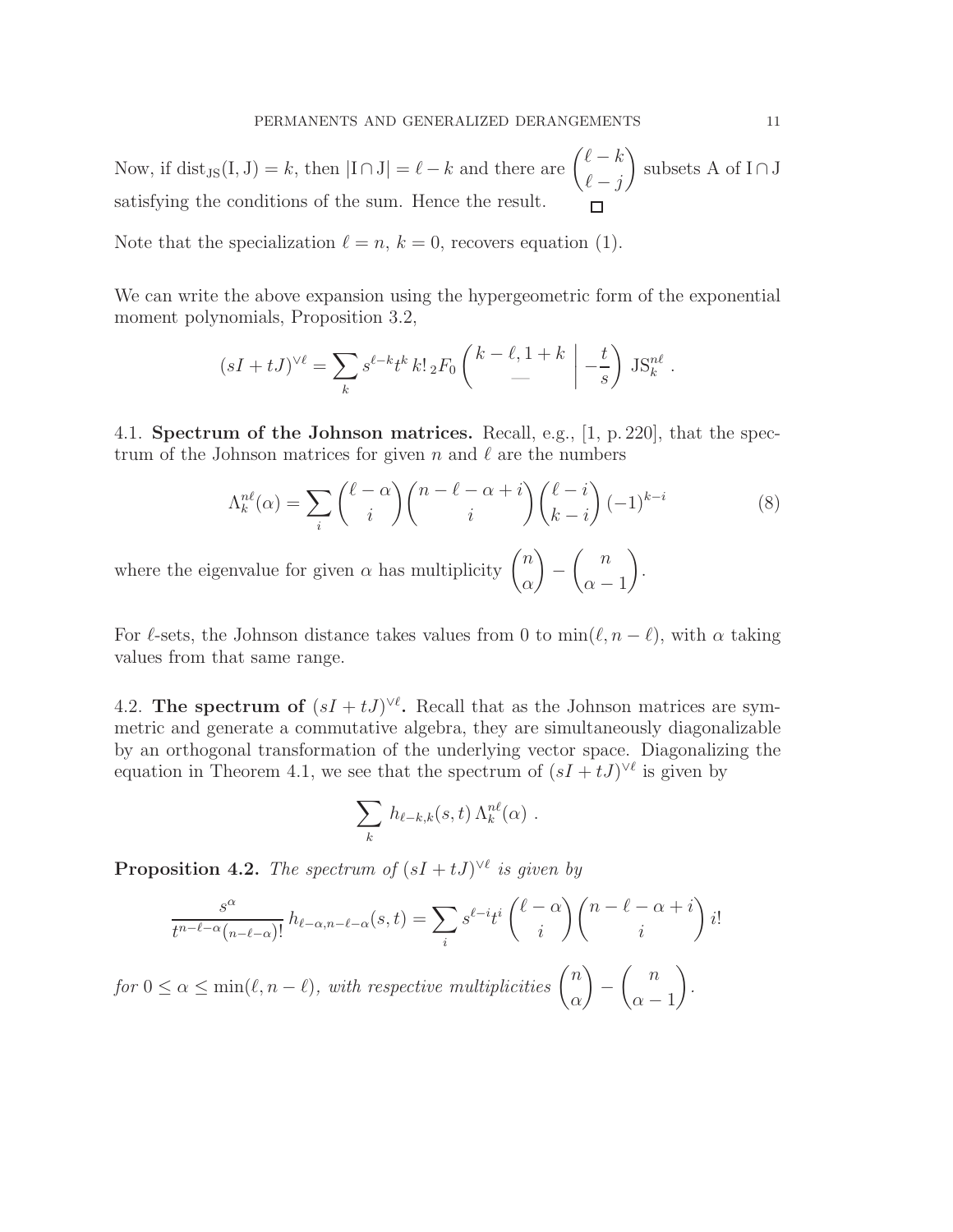*Proof.* In the sum over i in equation  $(8)$ , only the last two factors involve k. We have

$$
\sum_{k} h_{\ell-k,k}(s,t) (-1)^{k-i} { \ell-i \choose k-i} = \sum_{k} \int_{0}^{\infty} (s+ty)^{\ell-k} (ty)^{k} (-1)^{k-i} { \ell-i \choose k-i} e^{-y} dy
$$
  
setting  $k = i+m$   

$$
= \sum_{m} \int_{0}^{\infty} (s+ty)^{\ell-i-m} (ty)^{i+m} (-1)^{m} { \ell-i \choose m} e^{-y} dy
$$

$$
= \int_{0}^{\infty} (s+ty-ty)^{\ell-i} (ty)^{i} e^{-y} dy
$$

$$
= s^{\ell-i} t^{i} i!
$$

using the binomial theorem to sum out  $m$ . Filling in the additional factors yields

$$
\sum_{k} h_{\ell-k,k}(s,t) \Lambda_k^{n\ell}(\alpha) = \sum_{i} s^{\ell-i} t^i i! \binom{\ell-\alpha}{i} \binom{n-\ell-\alpha+i}{i}.
$$

Taking out a denominator factor of  $(n - \ell - \alpha)!$  and multiplying by  $s^{-\alpha}t^{n-\ell-\alpha}$  gives

$$
\sum_{i} s^{\ell - \alpha - i} t^{n - \ell - \alpha + i} \binom{\ell - \alpha}{i} (n - \ell - \alpha + i)!
$$

which is precisely  $h_{\ell-\alpha,n-\ell-\alpha}$  as in the third statement of Proposition 3.1.  $\Box$ As in Proposition 3.2, we can express the eigenvalues as follows.

**Corollary 4.3.** *The spectrum of*  $(sI + tJ)^{\vee\ell}$  *consists of the eigenvalues* 

$$
s^{\ell} \, {}_2F_0 \left( \frac{\alpha - \ell, 1 + n - \ell - \alpha}{-} \Big| - \frac{t}{s} \right)
$$

*for*  $0 \le \alpha \le \min(\ell, n - \ell)$ *, with corresponding multiplicities as indicated above.* 

4.3. Row-sums and trace identity. For the row-sums, we know that the all-ones vector is a common eigenvector of the Johnson basis corresponding to  $\alpha = 0$ . These are the valencies  $\Lambda_k(0)$ . For the Johnson scheme, we have

$$
\Lambda_k^{n\ell}(0) = \binom{\ell}{k} \binom{n-\ell}{k}
$$

e.g., see [1, p. 219], which can be checked directly from the formula for  $\Lambda_k^{n\ell}(\alpha)$ , equation (8), with  $\alpha$  set to zero. Setting  $\alpha = 0$  in Proposition 4.2 gives

$$
\frac{1}{t^{n-\ell}(n-\ell)!}h_{\ell,n-\ell}(s,t) = \sum_{i} \binom{\ell}{i} \binom{n-\ell+i}{i} i! \, s^{\ell-i}t^i \tag{9}
$$

for the row-sums of  $(sI + tJ)^{\vee \ell}$ .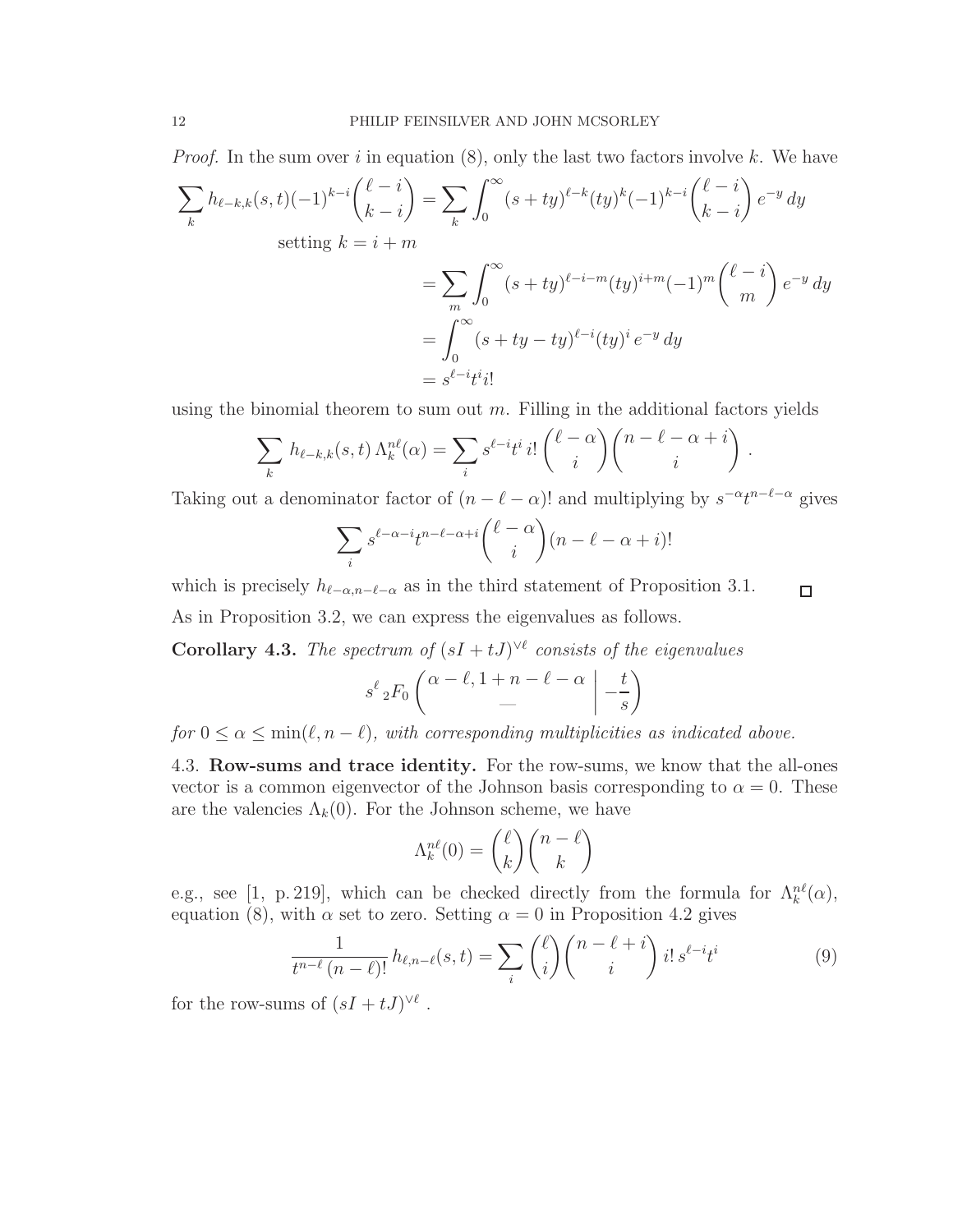4.3.1. *Trace Identity*. Terms on the diagonal are the coefficient of  $JS_0^{n\ell}$ , which is the identity matrix. So the trace is

$$
\operatorname{tr}\left(sI+tJ\right)^{\vee\ell} = \binom{n}{\ell} h_{\ell,0}(s,t) = \binom{n}{\ell} \sum_{k} \binom{\ell}{k} k! \, s^{\ell-k} t^k
$$

Cancelling factorials and reversing the order of summation on  $k$  yields the formula:

#### Proposition 4.4.

$$
\operatorname{tr}\left(sI+tJ\right)^{\vee\ell} = \frac{n!}{(n-\ell)!} \sum_{0 \le k \le \ell} \frac{s^k t^{\ell-k}}{k!}
$$

Now, Proposition 4.2 gives the trace

$$
\operatorname{tr}(sI+tJ)^{\vee\ell} = \sum_{0 \le \alpha \le \min(\ell,n-\ell)} \left[ \binom{n}{\alpha} - \binom{n}{\alpha-1} \right] \sum_{i} s^{\ell-i} t^{i} \binom{\ell-\alpha}{i} \binom{n-\ell-\alpha+i}{i} i!
$$

Equating the above expressions for the trace yields the identity

$$
\sum_{0 \le \alpha \le \min(\ell, n-\ell)} \left[ \binom{n}{\alpha} - \binom{n}{\alpha - 1} \right] \sum_{i} s^{\ell - i} t^{i} \binom{\ell - \alpha}{i} \binom{n - \ell - \alpha + i}{i} i!
$$

$$
= \frac{n!}{(n - \ell)!} \sum_{0 \le j \le \ell} \frac{s^{j} t^{\ell - j}}{j!}
$$

**Example.** For  $n = 4$ ,  $\ell = 2$  we have

$$
\begin{bmatrix}\ns^2 + 2st + 2t^2 & st + 2t^2 & st + 2t^2 & st + 2t^2 & st + 2t^2 & 2t^2 & 2t^2 \\
st + 2t^2 & st + 2t^2 & st + 2t^2 & 2t^2 & st + 2t^2 & st + 2t^2 \\
st + 2t^2 & st + 2t^2 & 2t^2 & s^2 + 2st + 2t^2 & st + 2t^2 & st + 2t^2 \\
st + 2t^2 & 2t^2 & st + 2t^2 & st + 2t^2 & st + 2t^2 & st + 2t^2 \\
2t^2 & 3t + 2t^2 & st + 2t^2 & st + 2t^2 & s^2 + 2st + 2t^2 & st + 2t^2 \\
2t^2 & st + 2t^2 & st + 2t^2 & st + 2t^2 & st + 2t^2 & st + 2t^2\n\end{bmatrix}
$$

One can check that the entries are in agreement with Theorem 4.1. The trace is  $6s^2 + 12st + 12t^2$ . The spectrum is

| eigenvalue $s^2 + 6st + 12t^2$ , | with multiplicity 1 |
|----------------------------------|---------------------|
| eigenvalue $s^2 + 2st$ ,         | with multiplicity 3 |
| eigenvalue $s^2$ ,               | with multiplicity 2 |

and the trace can be verified from these as well.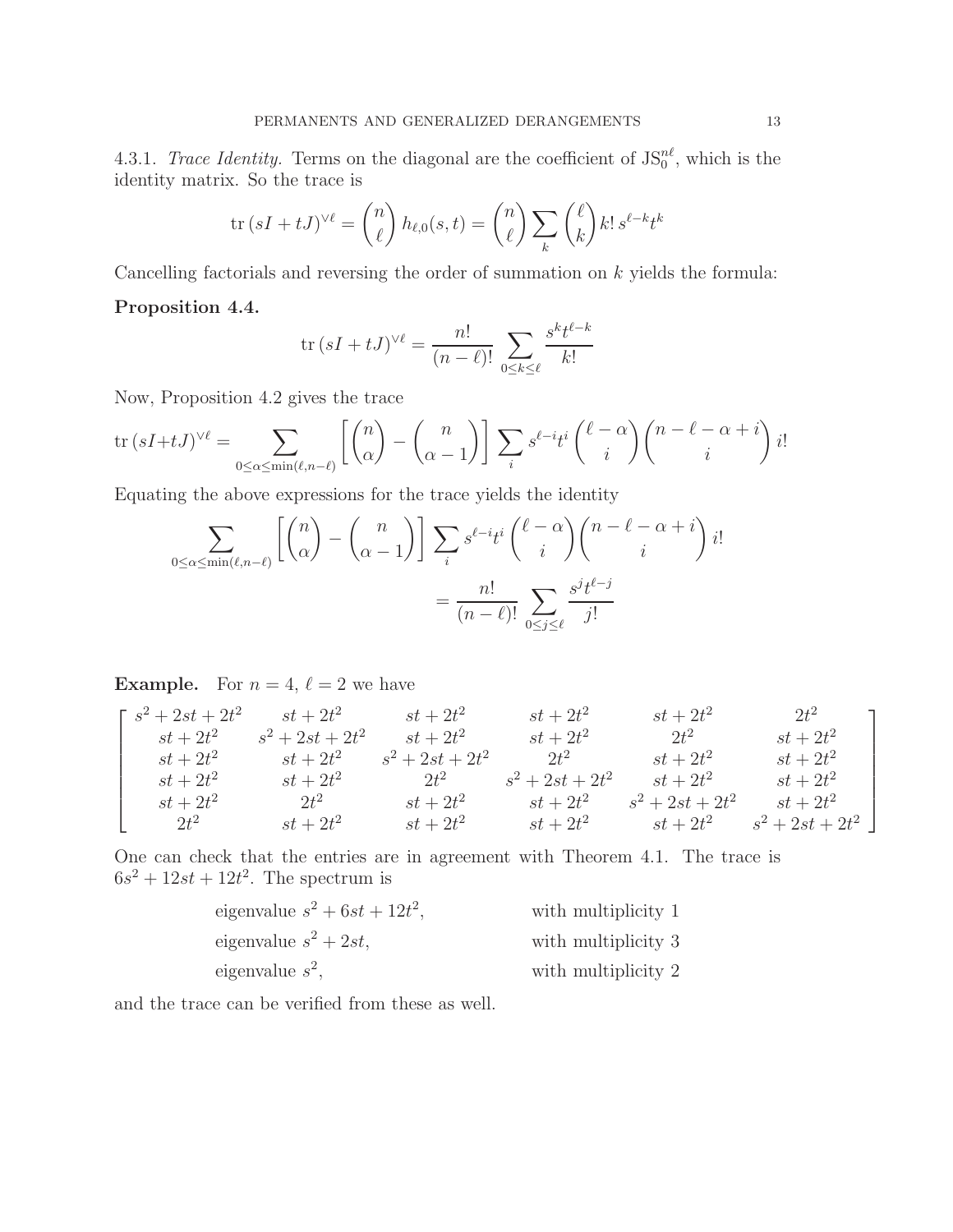Remark. What is interesting is that these matrices have polynomial entries with all eigenvalues polynomials as well and furthermore, the exact same set of polynomials produces the eigenvalues as well as the entries. Specializing s and t to integers, a similar statement holds. All of these matrices will have integer entries with integer eigenvalues all of which belong to closely related families of numbers. We will examine interesting cases of this phenomenon later on in this paper.

#### 5. PERMANENTS FROM  $sI + tJ$

Here we present a proof via recursion of the subpermanents of  $sI + tJ$ , thereby recovering Theorem 4.1 from a different perspective.

**Remark.** For the remainder of this paper, we will work with an  $n \times n$  matrix corresponding to an  $\ell \times \ell$  submatrix of the above discussion. Here we have blown up the submatrix to full size as the object of consideration.

Let  $M_{n,\ell}$  denote the  $n \times n$  matrix with  $n - \ell$  entries equal to  $s + t$  on the main diagonal, and t's elsewhere. Note that  $M_{n,0} = sI + tJ$  and  $M_{n,n} = tJ$ , where I and J are  $n \times n$ . Define

$$
P_{n,\ell} = \text{per}(M_{n,\ell})\tag{10}
$$

to be the permanent of  $M_{n,\ell}$ .

For  $\ell = 0$ , define  $P_{0,0} = 1$ , and, recalling equation (1),

$$
P_{n,0} = \text{per}(sI + tJ) = \sum_{j=0}^{n} \frac{n!}{j!} s^j t^{n-j} = \sum_{j=0}^{n} \frac{n!}{(n-j)!} s^{n-j} t^j.
$$
 (11)

We have also  $P_{n,n} = \text{per}(tJ) = n! t^n$  for J of order  $n \times n$ . These agree at  $P_{0,0} = 1$ .

**Theorem 5.1.** *For*  $n \geq 1, 1 \leq \ell \leq n$ *, we have the recurrence* 

$$
P_{n,\ell} = P_{n,\ell-1} - sP_{n-1,\ell-1}.\tag{12}
$$

*Proof.* We have  $0 \leq \ell \leq n$  so  $n - (\ell - 1) = n - \ell + 1 \geq 1$ , i.e., the matrix  $M_{n,\ell-1}$ contains at least 1 entry on its main diagonal equal to  $s + t$ . Write the block form

$$
M_{n,\ell-1} = \begin{bmatrix} s+t & A \\ A^T & M_{n-1,\ell-1} \end{bmatrix}
$$

with  $A = [t, t, \dots t]$  the  $1 \times (n-1)$  row vector of all t's, and  $A<sup>T</sup>$  its transpose. Now compute the permanent of  $M_{n,\ell-1}$  expanding along the first row. We get

$$
P_{n,\ell-1} = \text{per}(M_{n,\ell-1}) = (s+t) \text{ per}(M_{n-1,\ell-1}) + F(A, A^T, M_{n-1,\ell-1}) \tag{13}
$$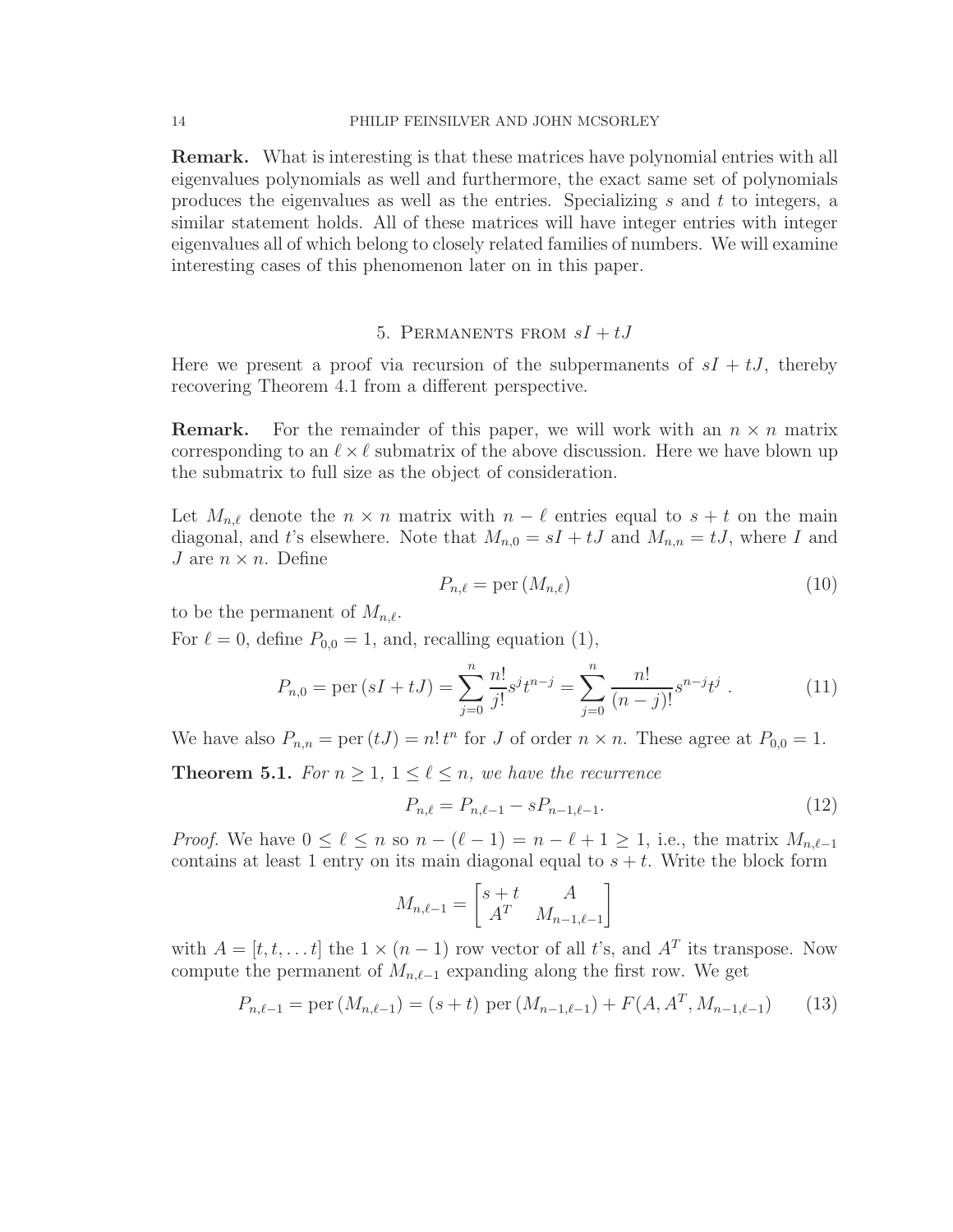where  $F(A, A^T, M_{n-1,\ell-1})$  is the contribution to  $P_{n,\ell-1}$  involving A. Now

$$
t \operatorname{per}(M_{n-1,\ell-1}) + F(A, A^T, M_{n-1,\ell-1})
$$
  
= 
$$
\operatorname{per} \begin{pmatrix} t & A \\ A^T & M_{n-1,\ell-1} \end{pmatrix}
$$
  
= 
$$
\operatorname{per} \begin{pmatrix} A^T & M_{n-1,\ell-1} \\ t & A \end{pmatrix}
$$
  
= 
$$
\operatorname{per} \begin{pmatrix} M_{n-1,\ell-1} & A^T \\ A & t \end{pmatrix}
$$
  
= 
$$
P_{n,\ell}.
$$

Thus from equation (13):

$$
P_{n,\ell-1} = s \text{ per } (M_{n-1,\ell-1}) + t \text{ per } (M_{n-1,\ell-1}) + F(A, A^T, M_{n-1,\ell-1})
$$
  
=  $s P_{n-1,\ell-1} + P_{n,\ell}$ 

and so the result.

We arrange the polynomials  $P_{n,\ell}$  in a triangle, with the columns labelled by  $\ell \geq 0$ and rows by  $n \geq 0$ , starting with  $P_{0,0} = 1$  at the top vertex:

$$
P_{0,0} P_{1,1} P_{2,0} P_{1,1}
$$
  
\n
$$
P_{2,0} P_{2,1} P_{2,2}
$$
  
\n
$$
\vdots \t P_{n-1,0} P_{n,1} P_{n,1} P_{n,n-1} P_{n,n}
$$

The recurrence says that to get the  $n, \ell$  entry, you combine elements in column  $\ell - 1$ in rows n and  $n-1$ , forming an L-shape. Thus, given the first column  $\{P_{n,0}\}_{n\geq 0}$ , the table can be generated in full.

Now we check that these are indeed our exponential moment polynomials. Additionally we derive an expression for  $P_{n,\ell}$  in terms of the initial sequence  $P_{n,0}$ . For clarity, we will explicitly denote the dependence of  $P_{n,\ell}$  on  $(s, t)$ .

**Theorem 5.2.** *For*  $\ell \geq 0$  *we have* 

 $\Box$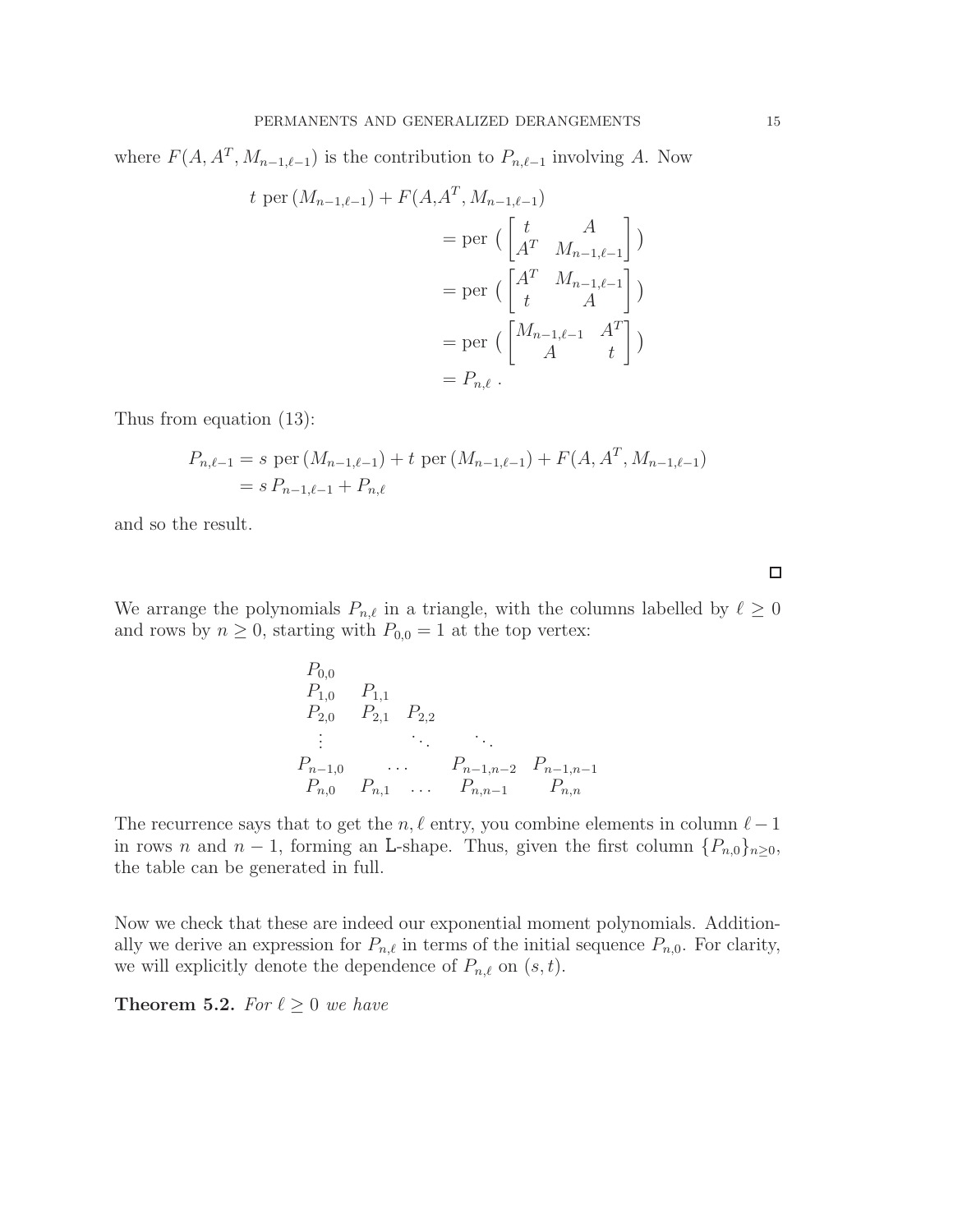*1. The permanent of the*  $n \times n$  *matrix with*  $n - \ell$  *entries on the diagonal equal to* s + t *and all other entries equal to* t *is*

$$
P_{n,\ell}(s,t) = h_{n-\ell,\ell}(s,t) = \sum_{j=\ell}^{n} {n-\ell \choose n-j} j! \, s^{n-j} t^j \tag{14}
$$

*2.*

$$
P_{n,\ell}(s,t) = \sum_{j=0}^{\ell} {\ell \choose j} (-1)^{j} s^{j} P_{n-j,0}(s,t) . \qquad (15)
$$

*3. And the complementary sum:*

$$
s^{n} = \sum_{j=0}^{n} {n \choose \ell} (-1)^{\ell} P_{n,\ell}(s,t) .
$$

*Proof.* The initial sequence  $P_{n,0} = h_{n,0}$  as noted in equation (11). We check that  $h_{n-\ell,\ell}$  satisfies recurrence (12). Starting from the integral representation for  $h_{n-\ell+1,\ell-1}$ , equation (2), we have

$$
h_{n-\ell+1,\ell-1} = \int_0^\infty (s+ty)^{n-\ell+1} (ty)^{\ell-1} e^{-y} dy
$$
  
= 
$$
\int_0^\infty (s+ty)(s+ty)^{n-\ell} (ty)^{\ell-1} e^{-y} dy
$$
  
= 
$$
s h_{n-\ell,\ell-1} + h_{n-\ell,\ell}
$$

as required, where we now identify  $h_{n-\ell+1,\ell-1} = P_{n,\ell-1}, h_{n-\ell,\ell-1} = P_{n-1,\ell-1}$ , and  $h_{n-\ell,\ell} = P_{n,\ell}$ . And equation (5) gives an explicit form for  $P_{n,\ell}$ .

For #2, starting with the integral representation for  $P_{n,0} = h_{n,0}$ , we get

$$
\sum_{j=0}^{\ell} {\ell \choose j} (-1)^{j} s^{j} \int_{0}^{\infty} (s+ty)^{n-j} e^{-y} dy = \sum_{j=0}^{\ell} {\ell \choose j} (-1)^{j} s^{j} \int_{0}^{\infty} (s+ty)^{n-\ell} (s+ty)^{\ell-j} e^{-y} dy
$$
  
= 
$$
\int_{0}^{\infty} (s+ty)^{n-\ell} (s+ty-s)^{\ell} e^{-y} dy
$$
  
= 
$$
h_{n-\ell,\ell}
$$

as required. The proof for  $#3$  is similar, using equation  $(7)$ ,

$$
P_{n,\ell} = h_{n-\ell,\ell} = \int_0^\infty (s + ty)^{n-\ell} (ty)^\ell e^{-y} dy
$$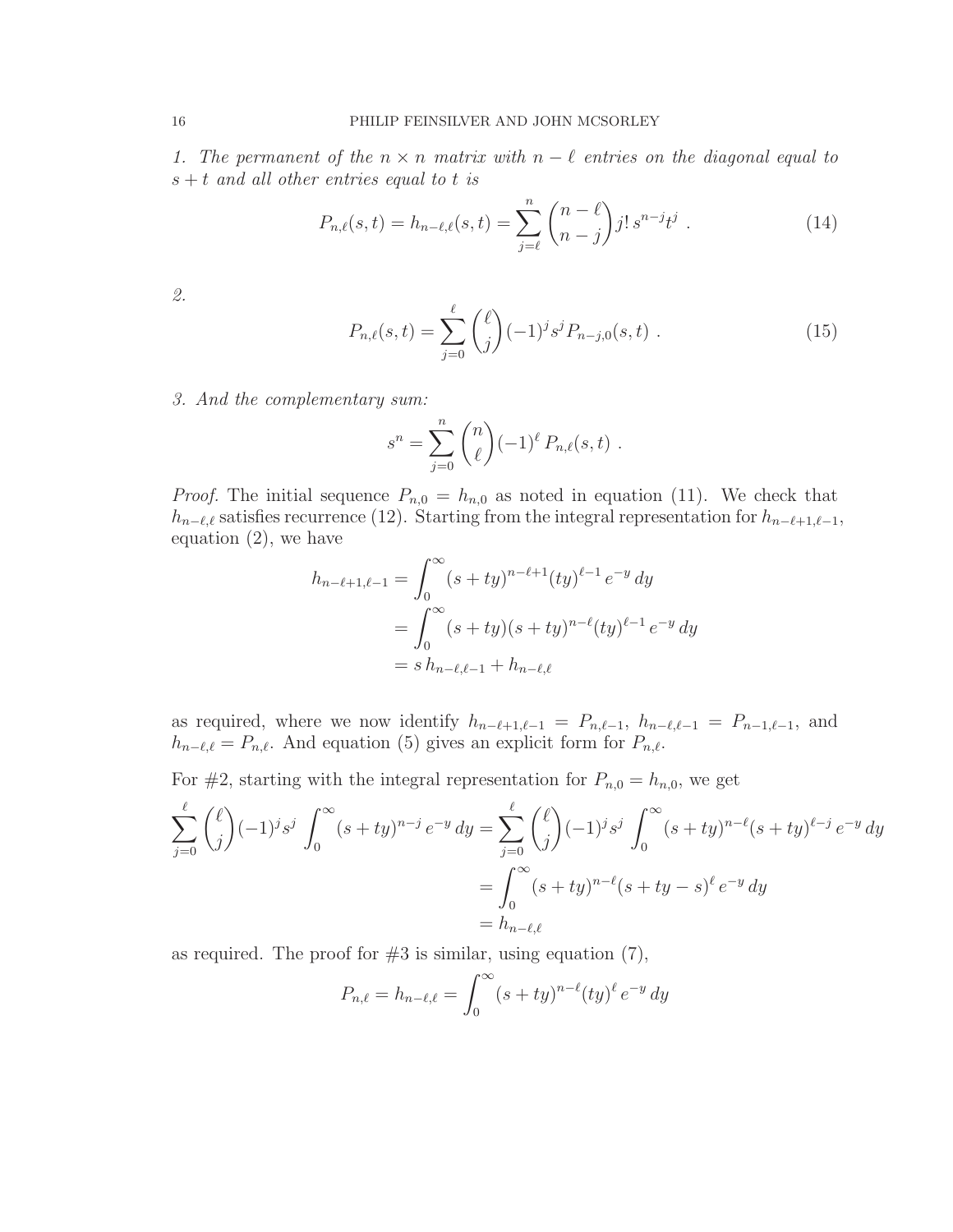$\Box$ 

and the binomial theorem for the sum.

5.1.  $(sI + tJ)^{\vee\ell}$  revisited. Now we have an alternative proof of Theorem 4.1.

**Lemma 5.3.** Let I and J be  $\ell$ -subsets of  $[n]$  with dist<sub>IS</sub>(I, J) = k. Then

per  $(sI + tJ)_{IJ} = P_{\ell,k}(s,t)$ .

*Proof.* Now  $|I \cap J| = \ell - k$  so the submatrix  $(sI + tJ)_{IJ}$  is permutationally equivalent to the  $\ell \times \ell$  matrix with  $\ell - k$  entries  $s + t$  on its main diagonal and t's elsewhere, i.e., to the matrix  $M_{\ell,k}$ . Hence, by definition of  $P_{\ell,k}(s,t)$ , equation (10), we have the result.  $\Box$ 

Thus, the expansion in the Johnson basis:

$$
(sI + tJ)^{\vee\ell} = \sum_{k} h_{\ell-k,k}(s,t) \operatorname{JS}_{k}^{\text{nl}} \tag{16}
$$

*Proof.* Let I and J be  $\ell$ -subsets of  $[n]$  with Johnson-distance k. By definition, the IJ entry of the LHS of equation (16) equals the permanent of the submatrix from rows I and columns J,  $\text{per}(sI + tJ)_{IJ} = P_{\ell,k}(s,t) = h_{\ell-k,k}(s,t)$ , by the above Lemma and Theorem 5.2, #1. Now on the RHS of equation (16), if  $dist_{JS}(I, J) = k$ , the only nonzero contribution comes from the JS<sup>nℓ</sup> term. This yields  $h_{\ell-k,k}(s,t) \times 1 =$  $h_{\ell-k,k}(s,t)$  as required.  $\Box$ 

5.2. Elementary subgraphs and permanents. There is an approach to permanents of  $sI+tJ$  via elementary subgraphs, based on that of Biggs [2] for determinants.

An *elementary subgraph* (see [2, p. 44]) of a graph G is a spanning subgraph of G all of whose components are 0, 1, or 2-regular, i.e., all of whose components are isolated vertices, isolated edges, or cycles of length  $j \geq 3$ .

Let  $K_n^{(\ell)}$  be a copy of the complete graph  $K_n$  with vertex set  $[n]$  in which the first  $n - \ell$  vertices  $[n - \ell] = \{1, 2, \ldots, n - \ell\}$  are *distinguished*. We may now consider the matrix  $M_{n,\ell}$  as the *weighted* adjacency matrix of  $K_n^{(\ell)}$  in which the weights of the distinguished vertices are  $s + t$ , with all undistinguished vertices and all edges assigned a weight of t.

Let E be an elementary subgraph of  $K_n^{(\ell)}$ . Then we describe E as having  $d(E)$ distinguished isolated vertices and  $c(E)$  cycles. The weight of E, wt $(E)$ , is defined as:

$$
wt(E) = (s+t)^{d(E)}t^{n-d(E)},
$$
\n(17)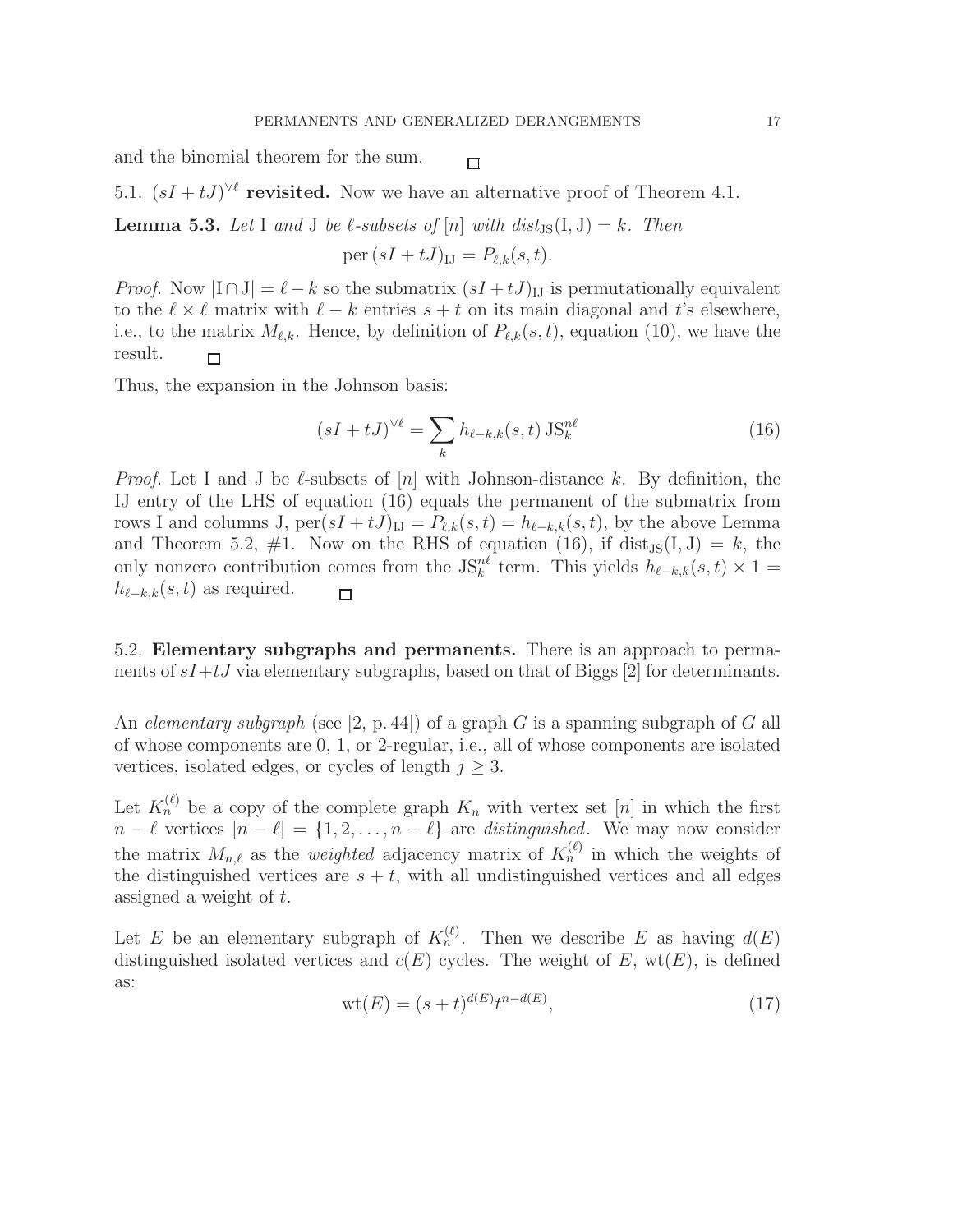a homogeneous polynomial of degree n.

This leads to an interpretation/derivation of  $P_{n,\ell}(s,t)$  as the permanent per  $(M_{n,\ell})$ .

Theorem 5.4. *We have the expansion in elementary subgraphs*

$$
P_{n,\ell}(s,t) = \sum_{E} 2^{c(E)} \operatorname{wt}(E) .
$$

*Proof.* Assign weights to the components of E as follows:

each distinguished isolated vertex will have weight  $s + t$ ; each undistinguished isolated vertex will have weight t; each isolated edge will have weight  $t^2$ ; and each *j*-cycle,  $j \geq 3$ , will have weight  $t^j$ .

To obtain  $wt(E)$  in agreement with equation (17) we form the product of these weights over all components in  $E$ . The proof then follows along the lines of Proposition 7.2 of [2, p.44], slightly modified to incorporate isolated vertices and with determinant, 'det', replaced by permanent, 'per ', ignoring the minus signs. Effectively, each term in the permanent expansion thus corresponds to a weighted elementary subgraph E of the weighted  $K_n^{(\ell)}$ .  $\Box$ 

An example with  $n = 3$  is on the last page of the Appendix.

5.3. Associated polynomials and some asymptotics. Thinking of s and t as parameters, we define the associated polynomials

$$
Q_n(x) = \sum_{\ell=0}^n \binom{n}{\ell} x^{\ell} P_{n,\ell}.
$$

As in the proof of  $#3$  above, using the integral formula  $(7)$ , we have

$$
Q_n(x) = \int_0^\infty (s + ty + xty)^n e^{-y} dy
$$
  
= 
$$
\sum_j {n \choose j} s^j (1+x)^{n-j} t^{n-j} (n-j)!
$$
  
= 
$$
n! \sum_j \frac{s^j (1+x)^{n-j} t^{n-j}}{j!}.
$$
 (18)

Comparing with equation (11), we have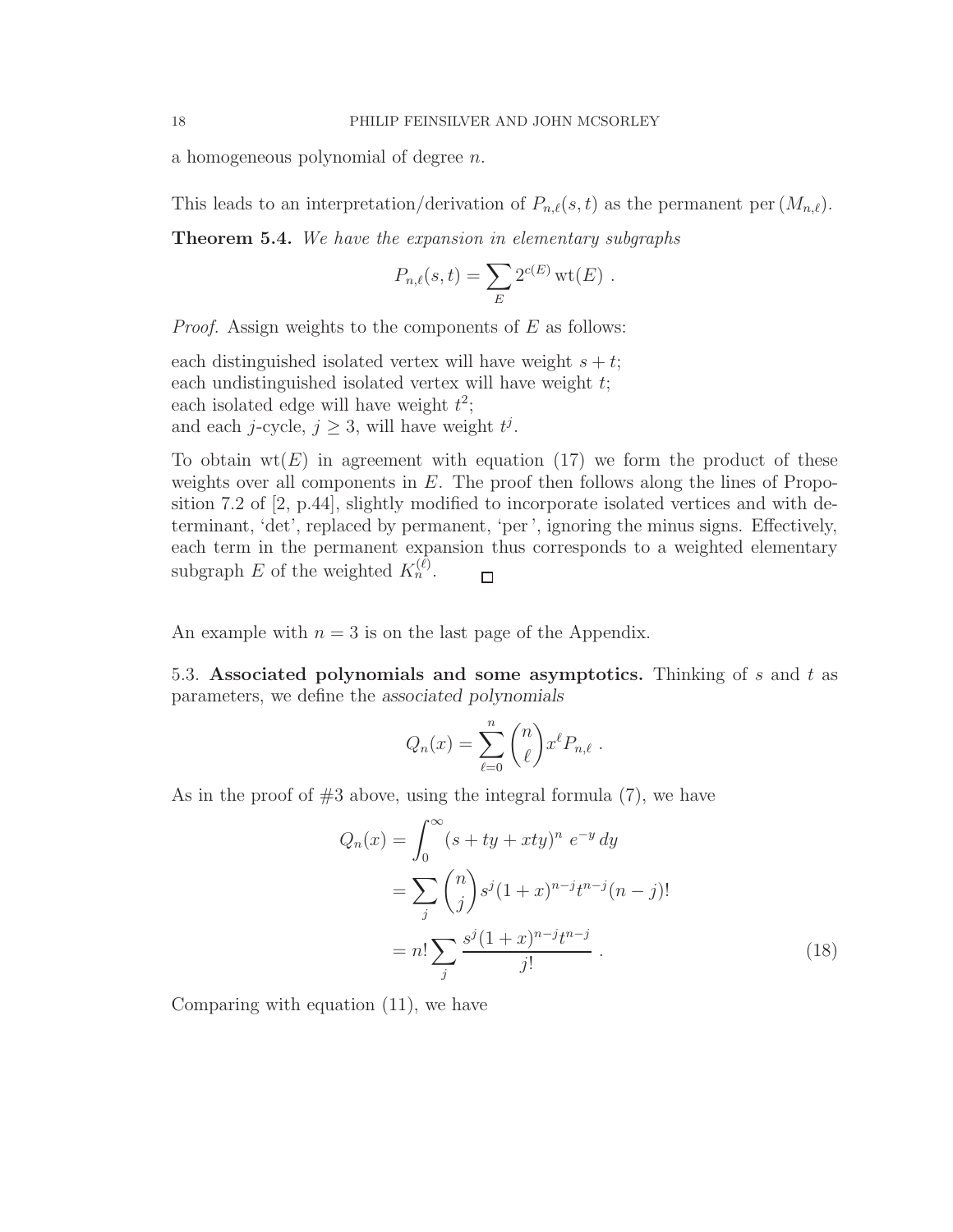Proposition 5.5.

$$
Q_n(x) = \sum_{\ell=0}^n \binom{n}{\ell} x^{\ell} P_{n,\ell}(s,t) = P_{n,0}(s,t+xt) .
$$

And we have

Proposition 5.6. *As*  $n \to \infty$ *, for*  $x \neq -1$ *,* 

$$
Q_n(x) \sim t^n (1+x)^n n! e^{s/(t+tx)}
$$

*with the special cases*

$$
Q_n(-1) = s^n
$$

$$
Q_n(0) = P_{n,0} \sim t^n n! e^{s/t}
$$

$$
Q_n(1) = \sum_{\ell} \binom{n}{\ell} P_{n,\ell} \sim (2t)^n n! e^{s/(2t)}
$$

*Proof.* From equation (18)

$$
Q_n(x) = n! \sum_j \frac{s^j (1+x)^{n-j} t^{n-j}}{j!}
$$

$$
= t^n (1+x)^n n! \sum_{j=0}^n \frac{1}{j!} \left(\frac{s/t}{1+x}\right)^j
$$

from which the result follows.

#### 6. Generalized derangement numbers

The formula (1) is suggestive of the derangement numbers (see, e.g., [4, p. 180]),

 $\Box$ 

$$
d_n = n! \sum_{j=0}^n \frac{(-1)^j}{j!} .
$$

This leads to

**Definition.** A family of numbers, depending on n and  $\ell$ , arising as the values of  $P_{n,\ell}(s,t)$  when s and t are assigned fixed integer values, are called generalized derangement numbers.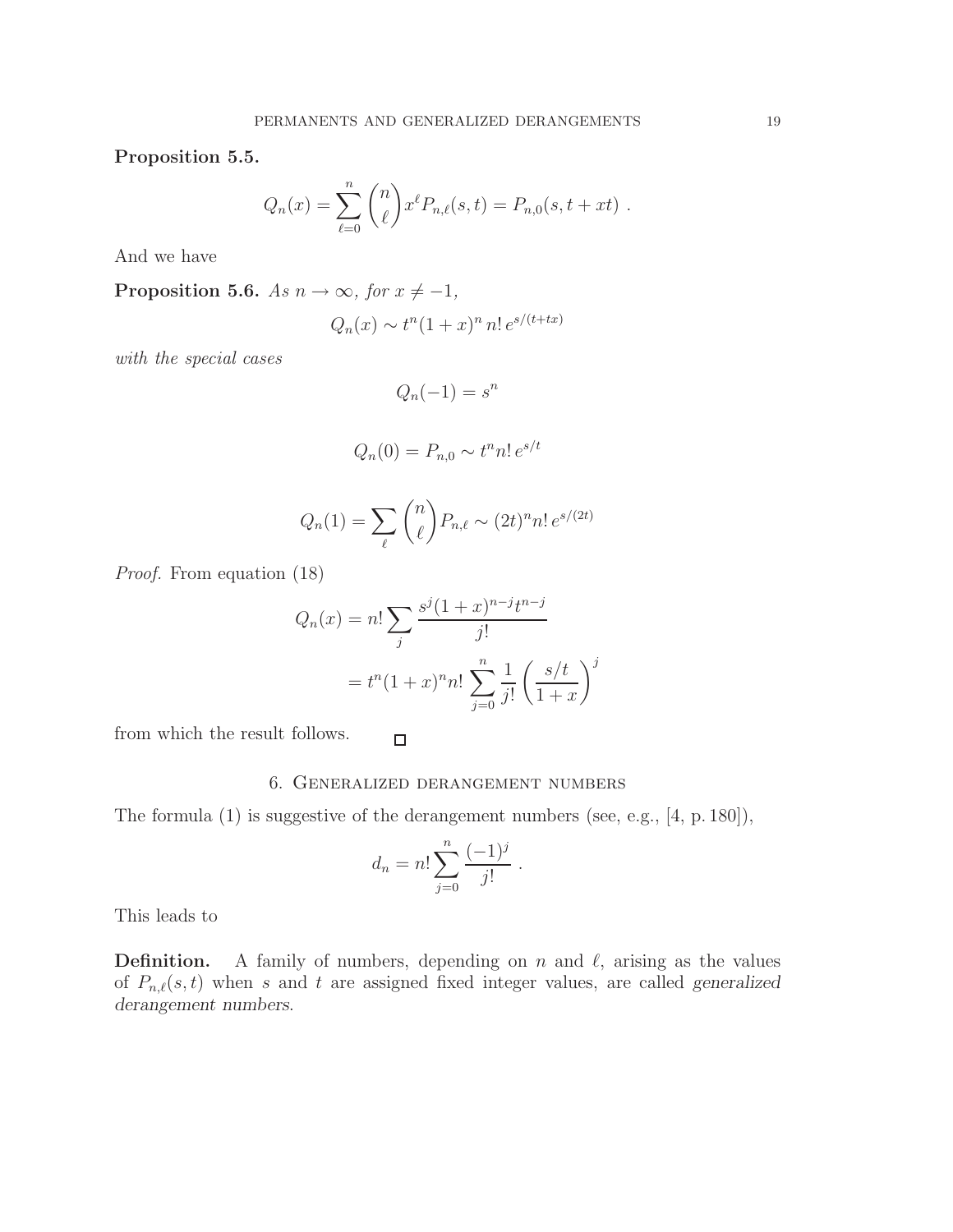We have seen that the assignment  $s = -1$ ,  $t = 1$  produces the usual derangement numbers when  $\ell = 0$ . In this section, we will examine in detail the cases  $s = -1$ ,  $t =$ 1, generalized derangements, and  $s = t = 1$ , generalized arrangements.

Remark. Topics related to this material are discussed in Riordan, [6]. The article [7] is of related interest as well.

#### 6.1. Generalized derangements of  $[n]$ . To start, define

$$
D_{n,\ell} = P_{n,\ell}(-1,1) \; .
$$

Equation (14) and Proposition 3.2 give:

$$
D_{n,\ell} = \sum_{j=\ell}^{n} (-1)^{n-j} \binom{n-\ell}{n-j} j! = (-1)^{n-\ell} \ell! \, {}_2F_0 \left( \begin{array}{c} \ell-n, 1+\ell \\ - \end{array} \middle| 1 \right) \ . \tag{19}
$$

Equation (11) reads

$$
per (J - I) = D_{n,0} = d_n
$$

the number derangements of [n]. So we have a combinatorial interpretation of  $D_{n,0}$ .

6.1.1. *Combinatorial interpretation of*  $D_{n,\ell}$ . We now give a combinatorial interpretation of  $D_{n,\ell}$  for  $\ell \geq 1$ .

When  $\ell \geq 1$ , recurrence (12) for  $P_{n,\ell}(-1,1)$  gives:

$$
D_{n,\ell} = D_{n,\ell-1} + D_{n-1,\ell-1}.\tag{20}
$$

We say that a subset I of  $[n]$  is deranged by a permutation if no point of I is fixed by the permutation.

**Proposition 6.1.**  $D_{n,0} = d_n$ , the number of derangements of [n]. In general, for  $\ell \geq 0$ ,  $D_{n,\ell}$  *is the number of permutations of* [n] *in which the set*  $\{1, 2, \ldots, n - \ell\}$  *is deranged, with no restrictions on the*  $\ell$ -set  $\{n - \ell + 1, \ldots, n\}$ *.* 

*Proof.* For  $\ell \geq 0$  let  $D_{n,\ell}^*$  denote the set of permutations in the statement of the Proposition. Let  $E_{n,\ell} = |D_{n,\ell}^*|$ . We claim that  $E_{n,\ell} = D_{n,\ell}$ .

The case  $\ell = 0$  is immediate. We show that  $E_{n,\ell}$  satisfies recurrence (20).

Now let  $\ell > 0$ . Consider a permutation in  $D_{n,\ell}^*$ . The point n is either (1) deranged, or (2) not deranged (*i.e.*, fixed).

(1) If n is deranged, then the  $(n - \ell + 1)$ -set  $\{1, 2, ..., n - \ell, n\}$  is deranged. By switching  $n \leftrightarrow n-\ell+1$  in all permutations of  $D_{n,\ell}^*$  we obtain a permutation in  $D_{n,\ell-1}^*$ . Conversely, given any permutation of  $D_{n,\ell-1}^*$ , we switch  $n \leftrightarrow n-\ell+1$  to obtain a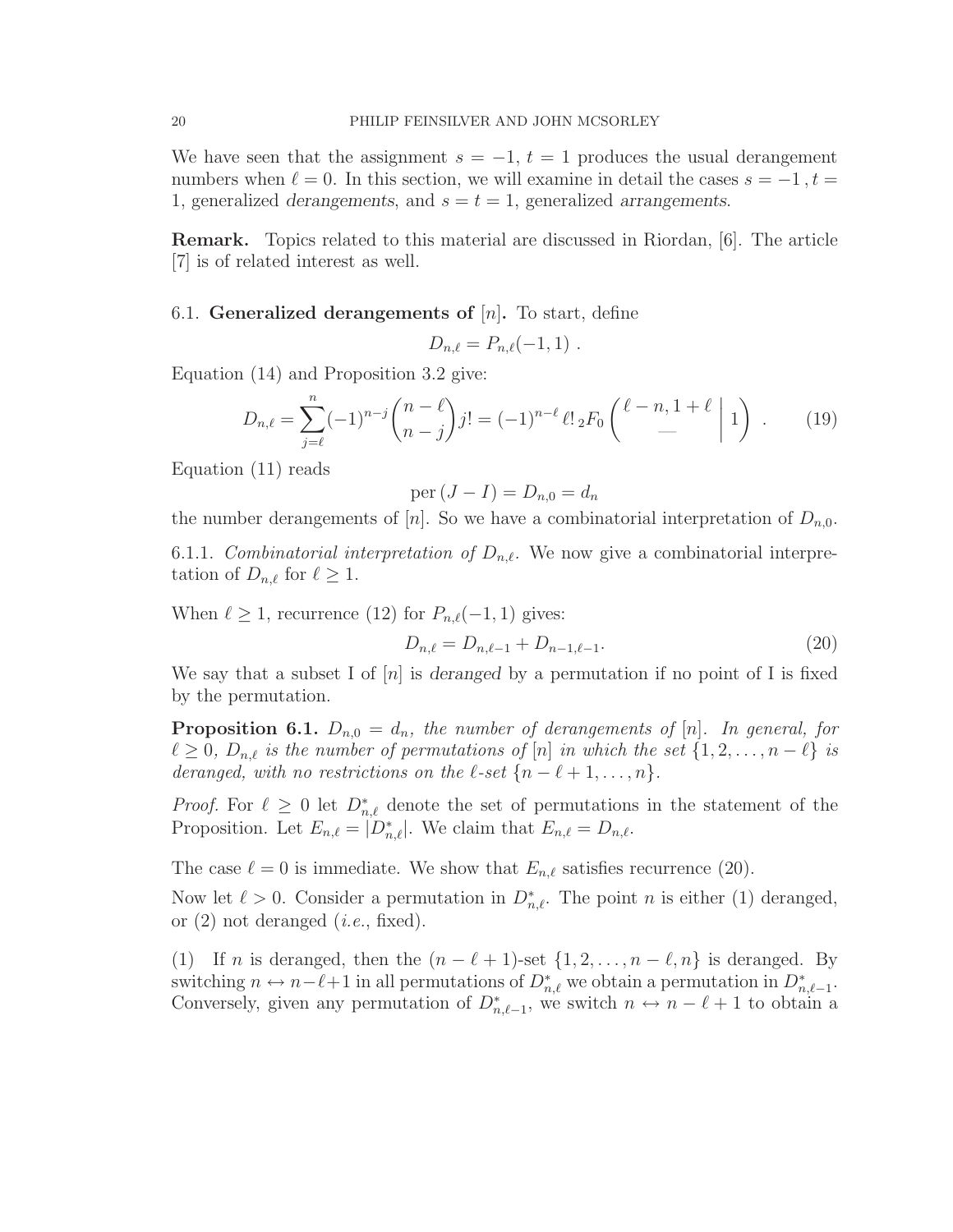permutation in  $D_{n,\ell}^*$  where n is deranged. Hence the number of permutations in  $D_{n,\ell}^*$ with *n* deranged equals  $E_{n,\ell-1}$ .

(2) Here *n* is fixed so if we remove *n* from any permutation in  $D_{n,\ell}^*$  we obtain a permutation in  $D_{n-1,\ell-1}^*$ . Conversely, given a permutation in  $D_{n-1,\ell-1}^*$  we may include n as a fixed point to obtain a permutation in  $D_{n,\ell}^*$  with n fixed. Hence the number of permutations in  $D_{n,\ell}^*$  with n fixed equals  $E_{n-1,\ell-1}$ .

Combining the above two paragraphs shows that  $E_{n,\ell}$  satisfies recurrence (20).  $\Box$ 

And a quick check.

$$
D_{n,n}=n!
$$

there being no restrictions at all in the combinatorial interpretation, in agreement with (19) for  $\ell = n$ .

**Example.** When  $n = 3$  we have  $d_3 = D_{3,0} = 2$  corresponding to the 2 permutations of  $[3]$  in which  $\{1, 2, 3\}$  is moved: 231, 312.

Then  $D_{3,1} = 3$  corresponding to the 3 permutations of [3] in which  $\{1,2\}$  is moved: 213, 231, 312.

Then  $D_{3,2} = 4$  corresponding to the 4 permutations of [3] in which  $\{1\}$  is moved: 213, 231, 312, 321.

Finally  $D_{3,3} = 3! = 6$  corresponding to the 3 permutations of [3] in which  $\emptyset$  is moved: 123, 132, 213, 231, 312, 321.

Reversing the order of summation in equation (19) gives an alternative expression:

$$
D_{n,\ell} = \sum_{j=0}^{n-\ell} (-1)^j \binom{n-\ell}{j} (n-j)! . \tag{21}
$$

Remark. Formulation (21) may be proved directly by inclusion-exclusion on permutations fixing given points.

Example.

$$
D_{5,2} = \sum_{j=0}^{3} (-1)^j {3 \choose j} (5-j)! = {3 \choose 0} 5! - {3 \choose 1} 4! + {3 \choose 2} 3! - {3 \choose 3} 2!
$$
  
= 120 - 72 + 18 - 2 = 64.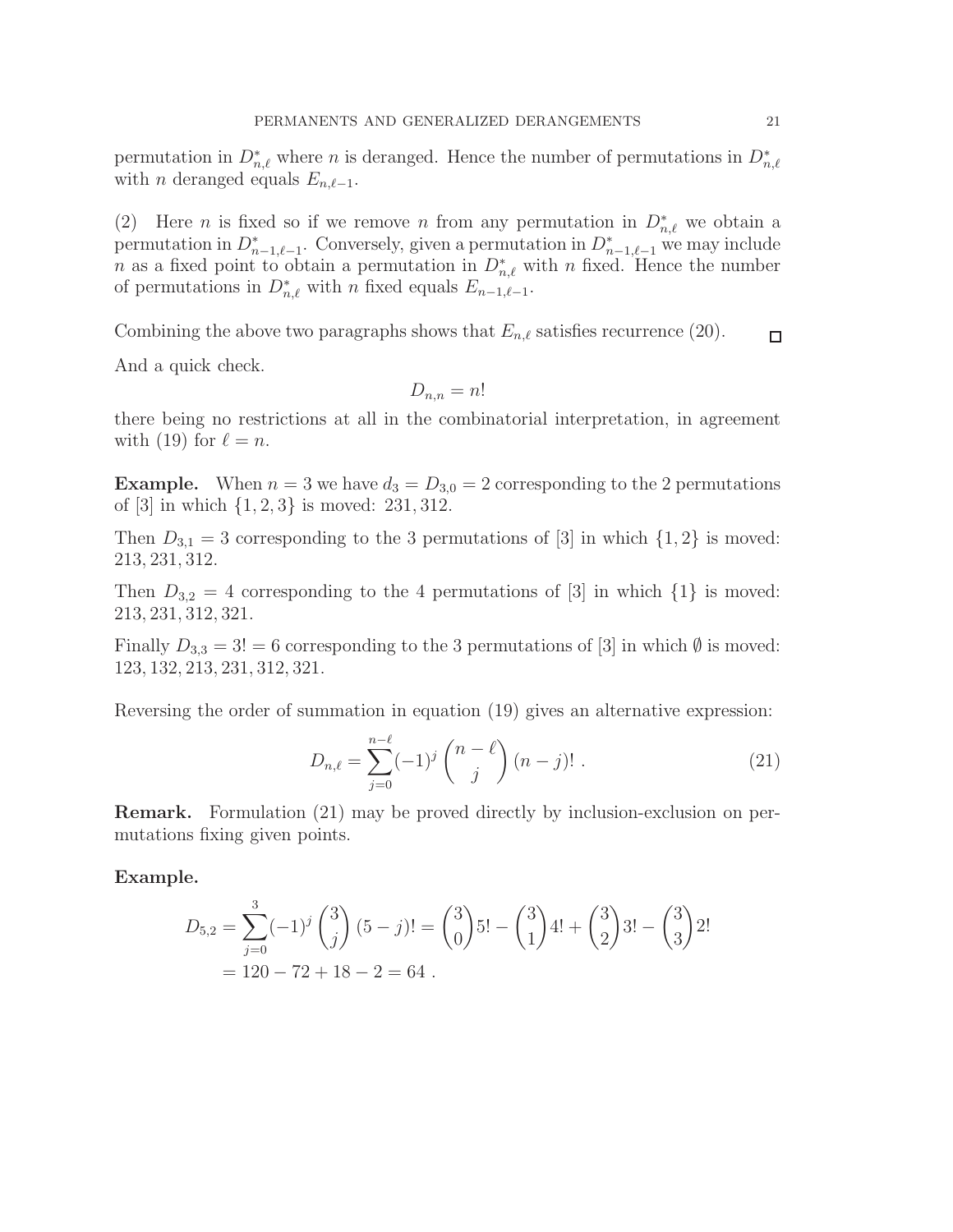Now, from  $#2$  of Theorem 5.2,  $s = -1$  and  $t = 1$  we have:

$$
D_{n,\ell} = \sum_{j=0}^{\ell} {\ell \choose j} d_{n-j} . \tag{22}
$$

Here is a combinatorial explanation. To obtain a permutation in  $D_{n,\ell}^*$ , we first choose j points from  $\{n-\ell+1,\ldots,n\}$  to be fixed. Then every derangement of the remaining  $(n-j)$  points will produce a permutation in  $D_{n,\ell}^*$ , and there are  $d_{n-j}$  such derangements.

Example.

$$
D_{5,2} = \sum_{j=0}^{2} {2 \choose j} d_{5-j} = {2 \choose 0} d_5 + {2 \choose 1} d_4 + {2 \choose 2} d_3
$$
  
= 1 × 44 + 2 × 9 + 1 × 2 = 44 + 18 + 2 = 64.

6.1.2. *Permanents from*  $J - I$ . Theorem 4.1 specializes to

$$
(J - I)^{\vee \ell} = \sum_{k=0}^{\min(\ell, n-\ell)} D_{\ell, k} \operatorname{JS}_{k}^{n\ell}.
$$

This can be written using the hypergeometric form:

$$
(J-I)^{\vee \ell} = \sum_{k=0}^{\min(\ell, n-\ell)} (-1)^{\ell-k} k! \, {}_{2}F_{0}\left(\begin{array}{c}k-\ell, 1+k\\-\end{array}\bigg|1\right) \, \text{JS}_{k}^{n\ell}.
$$

with spectrum

eigenvalue 
$$
(-1)^{\ell} {}_{2}F_{0} \begin{pmatrix} \alpha - \ell, -\alpha + n - \ell + 1 \ - \\ - \end{pmatrix} 1
$$
  
occurring with multiplicity  $\binom{n}{\alpha} - \binom{n}{\alpha - 1}$ 

by Corollary 4.3 and Proposition 4.2.

The entries of  $(J - I)^{\vee \ell}$  are from the set of numbers  $D_{n,\ell}$ . For the spectrum, start with  $\alpha = 0$ . From equation (19), we have

$$
(-1)^{\ell} {}_{2}F_{0}\left(\begin{array}{c} -\ell, n-\ell+1 \\ - \end{array} \bigg| 1\right) = \frac{1}{(n-\ell)!} D_{n,n-\ell}
$$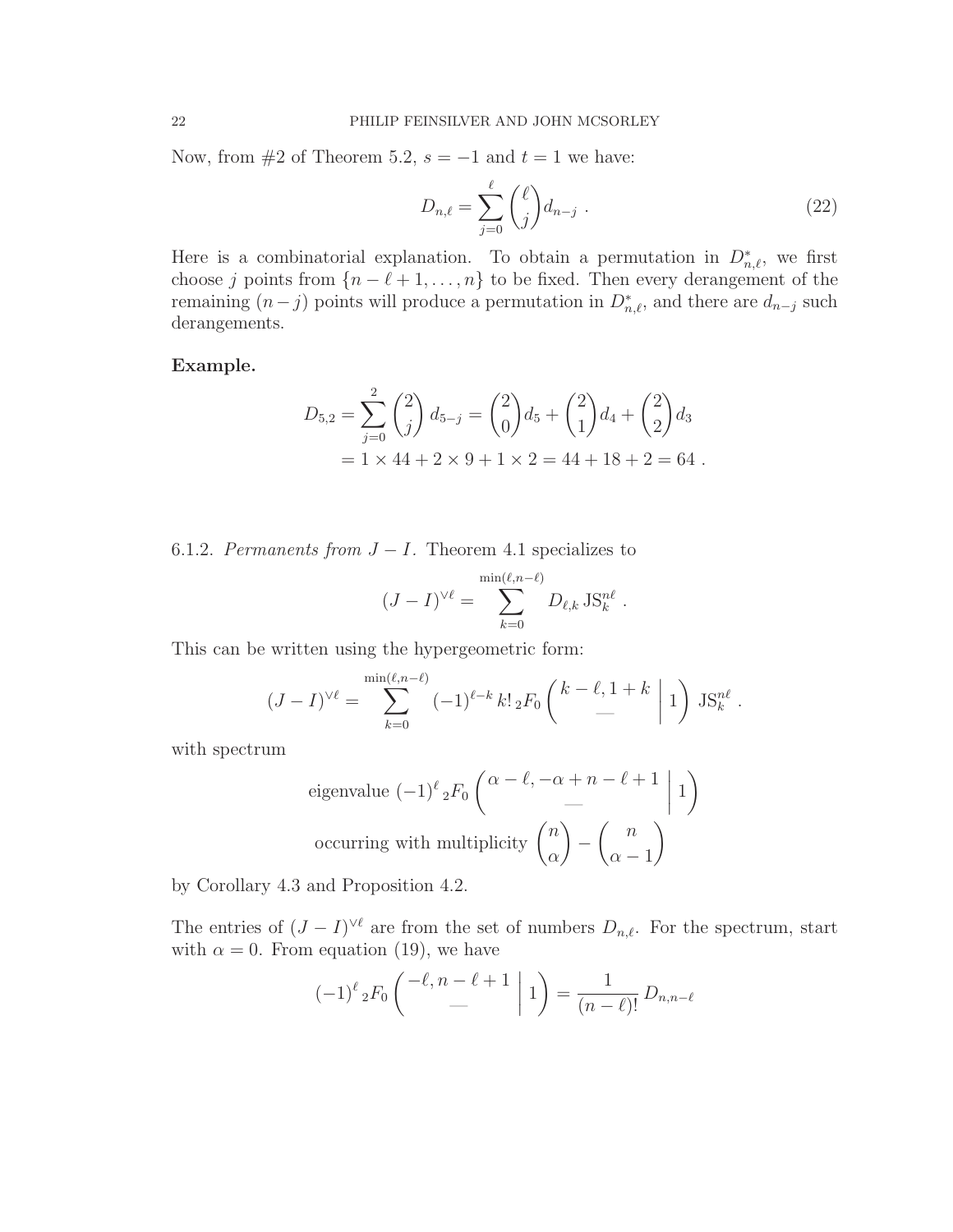As  $\alpha$  increases, we see that the spectrum consists of the numbers

$$
\frac{(-1)^{\alpha}}{(n-\ell-\alpha)!} D_{n-2\alpha,n-\ell-\alpha}
$$

Think of moving in the derangement triangle, as in the Appendix, starting from position  $n, n - \ell$ , rescaling the values by the factorial of the column at each step. Then the eigenvalues are found by successive knight's moves, up 2 rows and one column to the left, with alternating signs.

**Example.** For  $n = 5, \ell = 3$ , we have

$$
(J-I)^{3} = \begin{bmatrix} 2 & 3 & 3 & 3 & 3 & 4 & 3 & 3 & 4 & 4 \\ 3 & 2 & 3 & 3 & 4 & 3 & 3 & 4 & 3 & 4 \\ 3 & 3 & 2 & 4 & 3 & 3 & 4 & 3 & 3 & 4 \\ 3 & 4 & 2 & 3 & 3 & 3 & 4 & 4 & 3 & 3 \\ 4 & 3 & 3 & 3 & 2 & 3 & 4 & 3 & 4 & 3 & 3 \\ 3 & 4 & 3 & 4 & 4 & 2 & 3 & 3 & 3 & 3 \\ 3 & 4 & 3 & 4 & 4 & 2 & 3 & 3 & 3 & 3 \\ 3 & 4 & 3 & 4 & 3 & 4 & 3 & 2 & 3 & 3 \\ 4 & 3 & 3 & 4 & 4 & 3 & 3 & 3 & 3 & 2 & 3 \\ 4 & 4 & 4 & 3 & 3 & 3 & 3 & 3 & 3 & 3 & 2 \end{bmatrix}
$$

with characteristic polynomial

$$
\lambda^5\left(\lambda-32\right)\left(\lambda+3\right)^4
$$

**Remark.** Except for  $\ell = 2$ , the coefficients in the expansion of  $(J - I)^{\vee \ell}$  in the Johnson basis will be distinct. Thus the Johnson basis itself can be read off directly from  $(J - I)^{\vee \ell}$ . In this sense, the centralizer algebra of the action of the symmetric group on  $\ell$ -sets is determined by knowledge of the action of just  $J - I$  on  $\ell$ -sets.

6.2. **Generalized arrangements of** [n]. Given [n],  $0 \leq j \leq n$ , a *j*-arrangement of [n] is a permutation of a j-subset of [n]. The number of j-arrangements of [n] is

$$
A(n,j) = \frac{n!}{(n-j)!} .
$$

Note that there is a single 0-arrangement of  $[n]$ , from the empty set.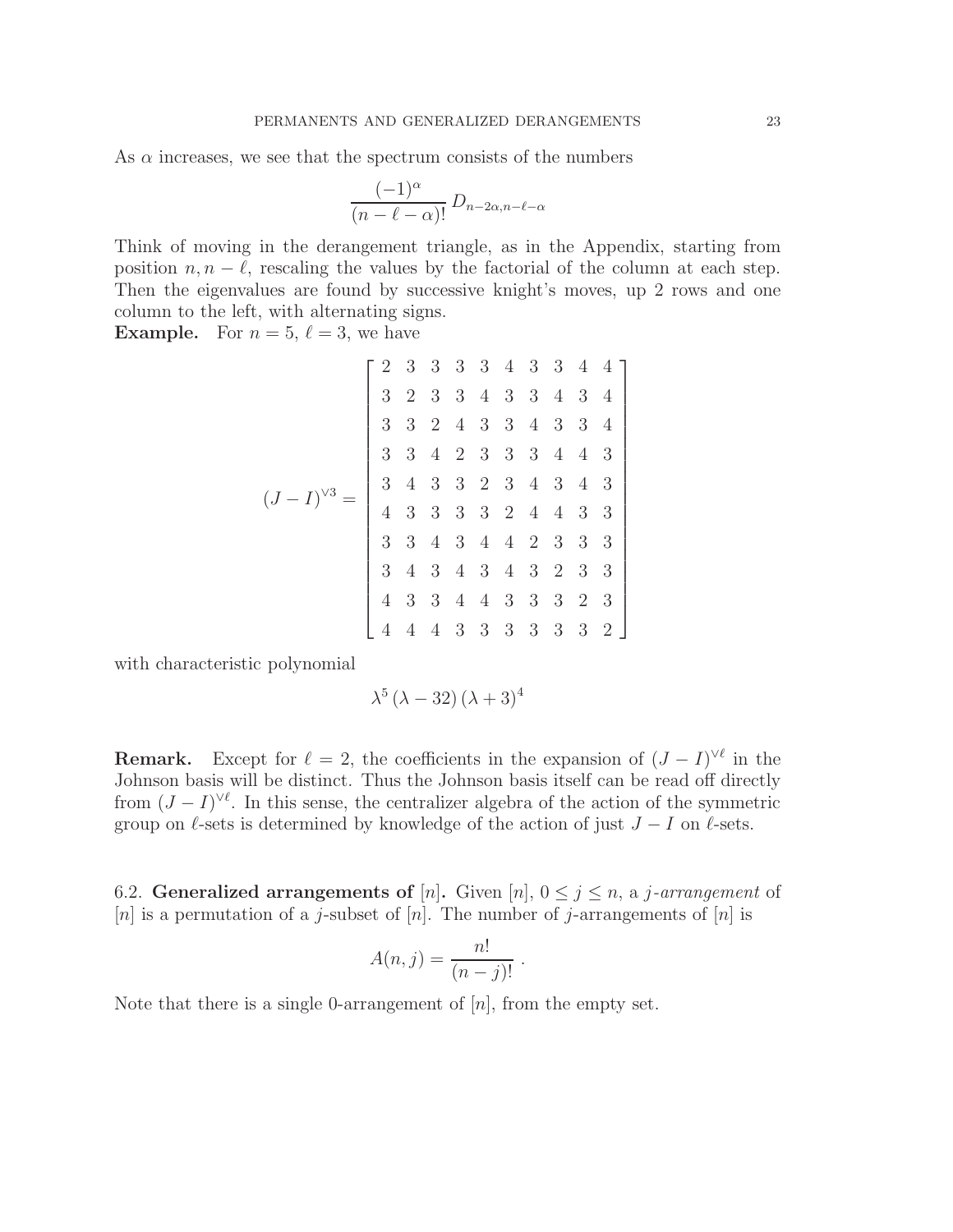Define  $A_{n,\ell} = P_{n,\ell}(1,1)$ . So, similar to the case for derangements, equation (14) gives:

$$
A_{n,\ell} = \sum_{j=\ell}^{n} {n-\ell \choose n-j} j! = \ell! \, {}_2F_0 \left( \begin{array}{c} \ell-n, 1+\ell \\ - \end{array} \bigg| -1 \right) \ . \tag{23}
$$

Now define  $a_n = A_{n,0}$  so

$$
a_n = \text{per}(I + J) = \sum_{j=0}^n \frac{n!}{(n-j)!} = \sum_{j=0}^n A(n, j)
$$

is the *total* number of j-arrangements of  $[n]$  for  $j = 0, 1, \ldots, n$ . Thus we have a combinatorial interpretation of  $A_{n,0}$ .

6.2.1. *Combinatorial interpretation of*  $A_{n,\ell}$ . We now give a combinatorial interpretation of  $A_{n,\ell}$  for  $\ell \geq 1$ .

When  $\ell \geq 1$ , recurrence (12) for  $P_{n,\ell}(1,1)$  gives:

$$
A_{n,\ell} = A_{n,\ell-1} - A_{n-1,\ell-1}.\tag{24}
$$

**Proposition 6.2.**  $A_{n,0} = a_n$ , the total number of arrangements of  $[n]$ . In general, *for*  $\ell \geq 0$ ,  $A_{n,\ell}$  *is the number of arrangements of* [n] *which contain*  $\{1, 2, \ldots, \ell\}$ *.* 

*Proof.* For  $\ell \geq 0$ , let  $A_{n,\ell}^*$  denote the set of arrangements of [n] which contain [ $\ell$ ]. With  $[0] = \emptyset$ , we note that  $A_{n,0}^*$  is the set of all arrangements. Let  $B_{n,\ell} = |A_{n,\ell}^*|$ . We claim that  $B_{n,\ell} = A_{n,\ell}$ .

The initial values with  $\ell = 0$  are immediate. We show that  $B_{n,\ell}$  satisfies recurrence (24).

Consider  $A_{n,\ell-1}^*$ . Let  $A \in A_{n,\ell-1}^*$ , so A is an arrangement of [n] containing [ $\ell-1$ ]. If  $\ell = 1$ , then  $A \in A_{n,0}^*$  is any arrangement. Now either  $\ell \in A$  or  $\ell \notin A$ .

If  $\ell \in A$ , then  $A \in A_{n,\ell}^*$ , and so the number of arrangements in  $A_{n,\ell-1}^*$  which contain  $\ell$  equals  $B_{n,\ell}$ .

If  $\ell \notin A$ , then by subtracting 1 from all parts of A which are  $\geq \ell + 1$  we obtain an arrangement of  $[n-1]$  which contains  $[\ell-1]$ , i.e., an arrangement in  $A_{n-1,\ell-1}^*$ . Conversely, given an arrangement in  $A_{n-1,\ell-1}^*$ , adding 1 to all parts  $\geq \ell$  yields an arrangement in  $A_{n,\ell-1}^*$  which does not contain  $\ell$ . Hence the number of arrangements in  $A_{n,\ell-1}^*$  which do not contain  $\ell$  equals  $B_{n-1,\ell-1}$ .

We conclude that  $B_{n,\ell-1} = B_{n,\ell} + B_{n-1,\ell-1}$ , hence the result.  $\Box$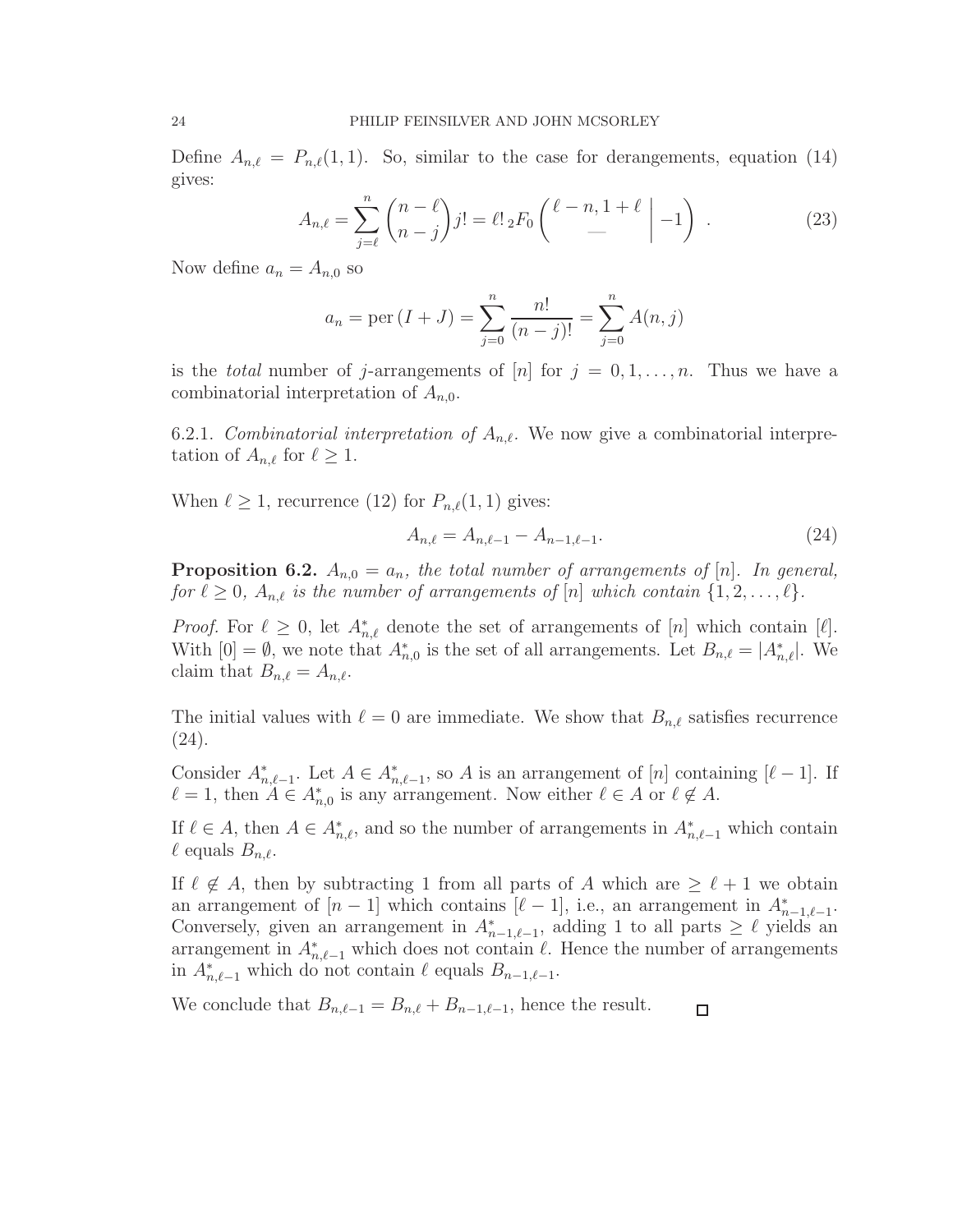**Example.** When  $n = 3$  we have  $a_3 = A_{3,0} = 16$  corresponding to the 16 arrangements of [3]: [ ], 1, 2, 3, 12, 21, 13, 31, 23, 32, 123, 132, 213, 231, 312, 321.

Then  $A_{3,1} = 11$  corresponding to the 11 arrangements of [3] which contain  $\{1\}$ : 1, 12, 21, 13, 31, 123, 132, 213, 231, 312, 321.

Then  $A_{3,2} = 8$  corresponding to the 8 arrangements of [3] which contain  $\{1,2\}$ : 12, 21, 123, 132, 213, 231, 312, 321.

Finally,  $A_{3,3} = 3! = 6$  corresponding to the 6 arrangements of [3] which contain {1, 2, 3}: 123, 132, 213, 231, 312, 321.

Rearranging the factors in equation (14), we have

$$
P_{n,\ell}(s,t) = \sum_{j=\ell}^{n} A(j,\ell) A(n-\ell, j-\ell) s^{n-j} t^{j}.
$$

With  $s = t = 1$  this gives:

$$
A_{n,\ell} = \sum_{j=\ell}^{n} A(j,\ell) A(n-\ell, j-\ell) . \tag{25}
$$

Here is a combinatorial explanation:

For any  $j \geq \ell$ , to obtain a j-arrangement A of [n] containing [ $\ell$ ] we may place the  $\ell$  points of  $\{1, 2, \ldots, \ell\}$  into these j positions in  $A(j, \ell)$  ways. Then the remaining  $(j - \ell)$  positions in A can be filled in by a  $(j - \ell)$ -arrangement of the unused  $(n - \ell)$ points in  $A(n - \ell, j - \ell)$  ways. Hence (25).

#### Example.

$$
A_{5,2} = \sum_{j=2}^{5} A(j,2) A(3, j-2)
$$
  
=  $A(2,2) A(3,0) + A(3,2) A(3,1) + A(4,2) A(3,2) + A(5,2) A(3,3)$   
=  $2 \times 1 + 6 \times 3 + 12 \times 6 + 20 \times 6$   
=  $2 + 18 + 72 + 120 = 212$ .

Finally, from  $#2$  of Theorem 5.2,  $s = 1$  and  $t = 1$  we have:

$$
A_{n,\ell} = \sum_{j=0}^{\ell} (-1)^j {\ell \choose j} a_{n-j} .
$$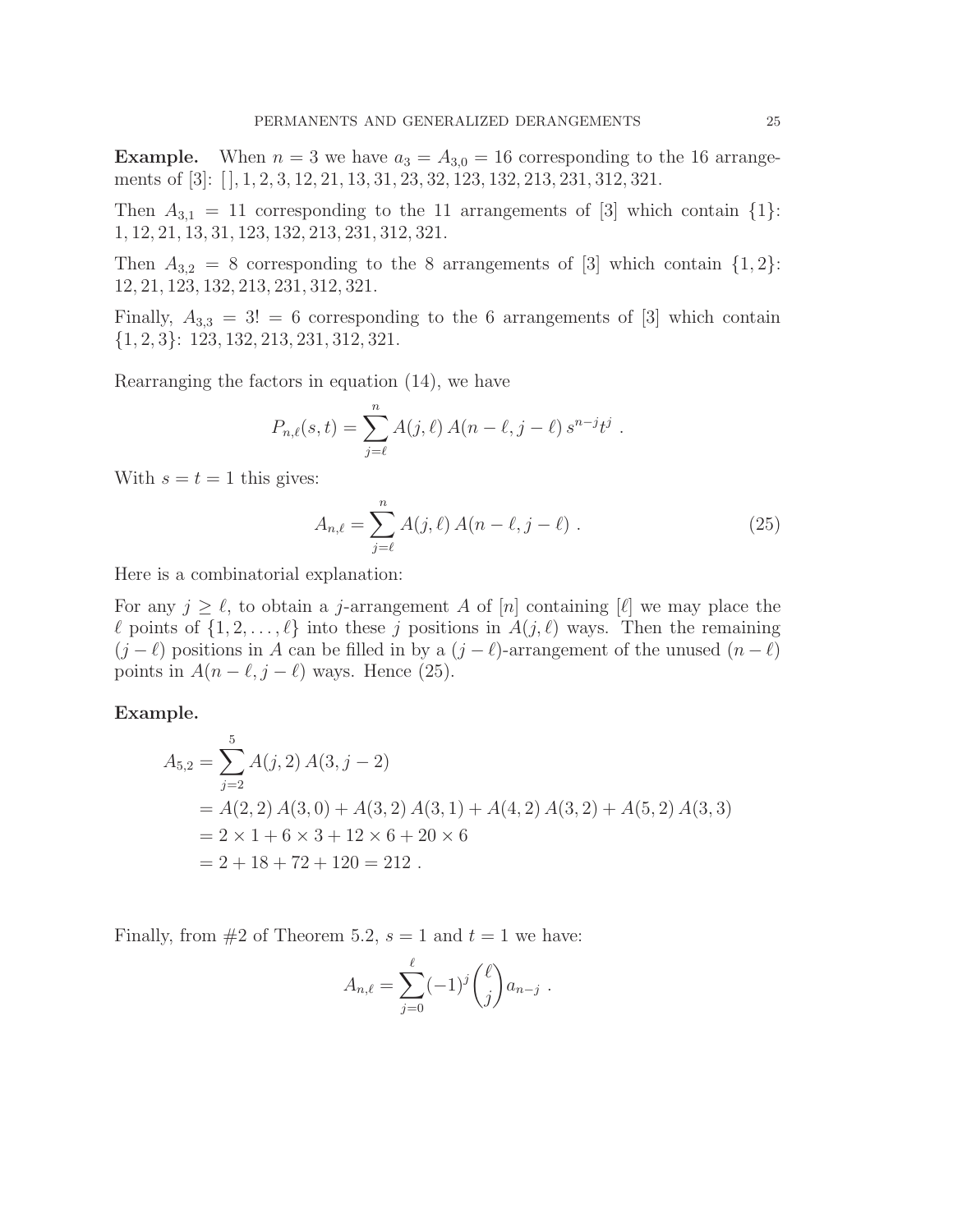Example.

$$
A_{5,2} = \sum_{j=0}^{2} (-1)^j {2 \choose j} a_{5-j} = {2 \choose 0} a_5 - {2 \choose 1} a_4 + {2 \choose 2} a_3
$$
  
= 1 × 326 - 2 × 65 + 1 × 16 = 326 - 130 + 16 = 212.

6.2.2. *Permanents from*  $I + J$ . Theorem 4.1 specializes to

$$
(I+J)^{\vee\ell} = \sum_{k=0}^{\min(\ell,n-\ell)} A_{\ell,k} \operatorname{JS}_k^{n\ell}.
$$

This can be written using the hypergeometric form:

$$
(I+J)^{\vee\ell} = \sum_{k=0}^{\min(\ell,n-\ell)} k! \, {}_2F_0 \left( \begin{array}{c} k-\ell, 1+k \\ - \end{array} \bigg| -1 \right) \, \text{JS}_k^{n\ell}
$$

.

1

 $\overline{a}$  $\frac{1}{2}$  $\begin{array}{c} \hline \end{array}$  $\frac{1}{2}$  $\begin{array}{c} \hline \end{array}$  $\overline{a}$  $\overline{a}$  $\overline{a}$  $\overline{a}$  $\frac{1}{2}$  $\begin{array}{c} \hline \end{array}$  $\overline{a}$  $\overline{a}$  $\overline{a}$  $\overline{a}$  $\overline{a}$  $\overline{a}$  $\overline{a}$  $\mathbf{r}$  $\overline{a}$ 

with spectrum

eigenvalue 
$$
{}_{2}F_{0}\begin{pmatrix} \alpha - \ell, -\alpha + n - \ell + 1 & | & -1 \end{pmatrix}
$$
  
occurring with multiplicity  $\begin{pmatrix} n \\ \alpha \end{pmatrix} - \begin{pmatrix} n \\ \alpha - 1 \end{pmatrix}$ 

by Corollary 4.3 and Proposition 4.2.

**Example.** For  $n = 5$ ,  $\ell = 3$ , we have

$$
(I+J)^{3} = \begin{bmatrix} 16 & 11 & 11 & 11 & 11 & 8 & 11 & 11 & 8 & 8 \\ 11 & 16 & 11 & 11 & 8 & 11 & 11 & 8 & 11 & 8 \\ 11 & 11 & 16 & 8 & 11 & 11 & 8 & 11 & 11 & 8 \\ 11 & 11 & 8 & 16 & 11 & 11 & 11 & 8 & 8 & 11 \\ 11 & 8 & 11 & 11 & 11 & 16 & 11 & 8 & 11 & 8 \\ 11 & 11 & 11 & 11 & 11 & 16 & 8 & 8 & 11 & 11 \\ 11 & 11 & 8 & 11 & 8 & 8 & 16 & 11 & 11 & 11 \\ 11 & 8 & 11 & 8 & 11 & 8 & 11 & 16 & 11 & 11 \\ 11 & 11 & 8 & 8 & 11 & 11 & 11 & 11 & 16 & 11 \\ 11 & 11 & 8 & 8 & 11 & 11 & 11 & 11 & 11 & 16 & 11 \\ 11 & 11 & 11 & 11 & 11 & 11 & 11 & 11 & 16 & 11 \\ 11 & 11 & 11 & 11 & 11 & 11 & 11 & 11 & 16 & 11 \\ 11 & 11 & 11 & 11 & 11 & 11 & 11 & 11 & 16 & 11 \\ 11 & 11 & 11 & 11 & 11 & 11 & 11 & 11 & 16 & 11 \\ 11 & 11 & 11 & 11 & 11 & 11 & 11 & 11 & 16 & 11 \\ 11 & 11 & 11 & 11 & 11 & 11 & 11 & 11 & 16 & 11 \\ 11 & 11 & 11 & 11 & 11 & 11 & 11 & 11 & 16 & 11 \\ 11 & 11 & 11 & 11 & 11 & 11 & 11 & 11 & 16 & 11 \\ 11 & 11 & 11 & 11 & 11 & 11 & 11 & 11 & 16 & 11 \\ 11 & 11 &
$$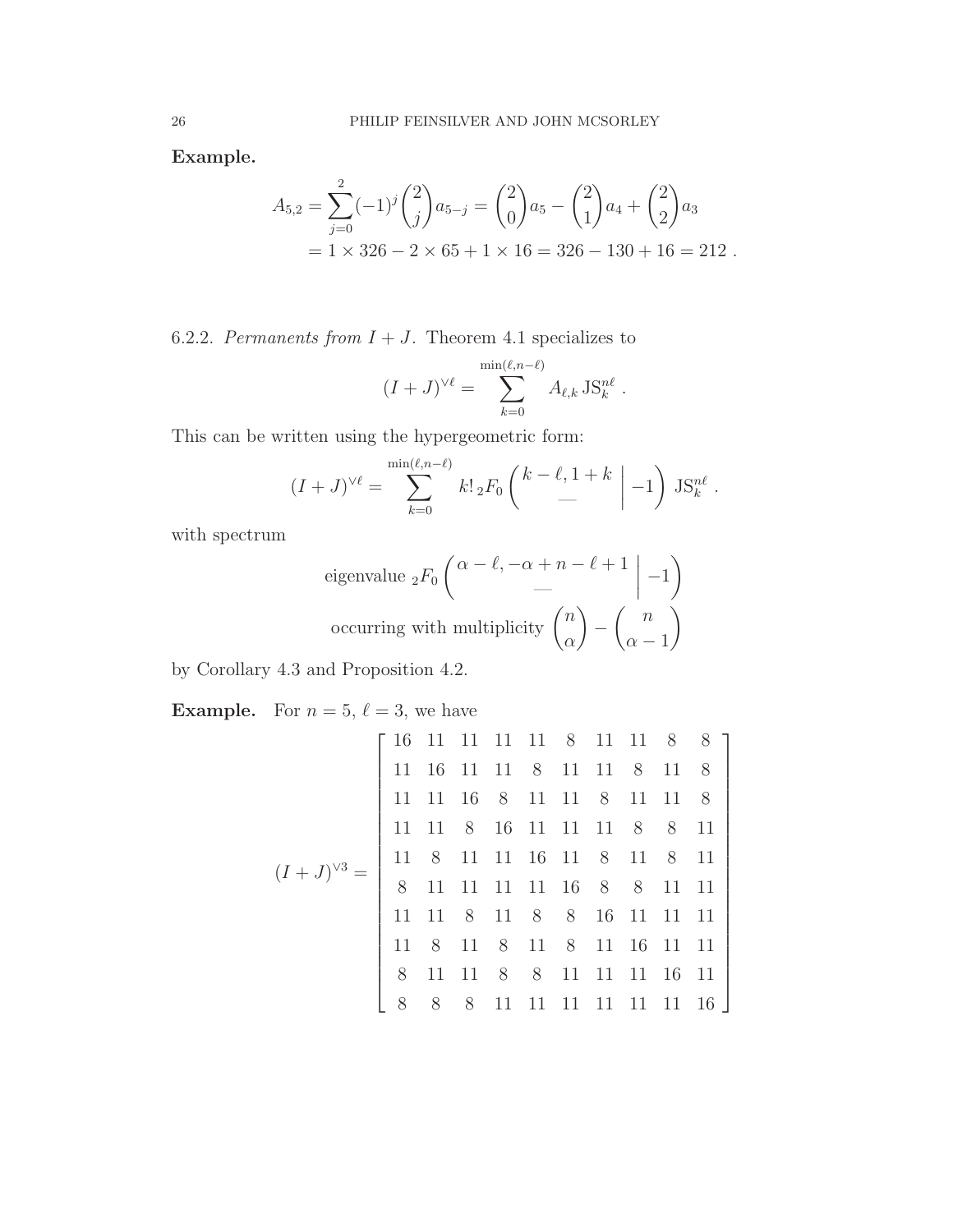with characteristic polynomial

$$
(\lambda - 106) (\lambda - 11)^4 (\lambda - 2)^5
$$
.

As for the case of derangements, the Johnson basis can be read off directly from the matrix  $(I+J)^{\vee\ell}$ .

Acknowledgment. We would like to thank Stacey Staples for discussions about zeons and trace formulas.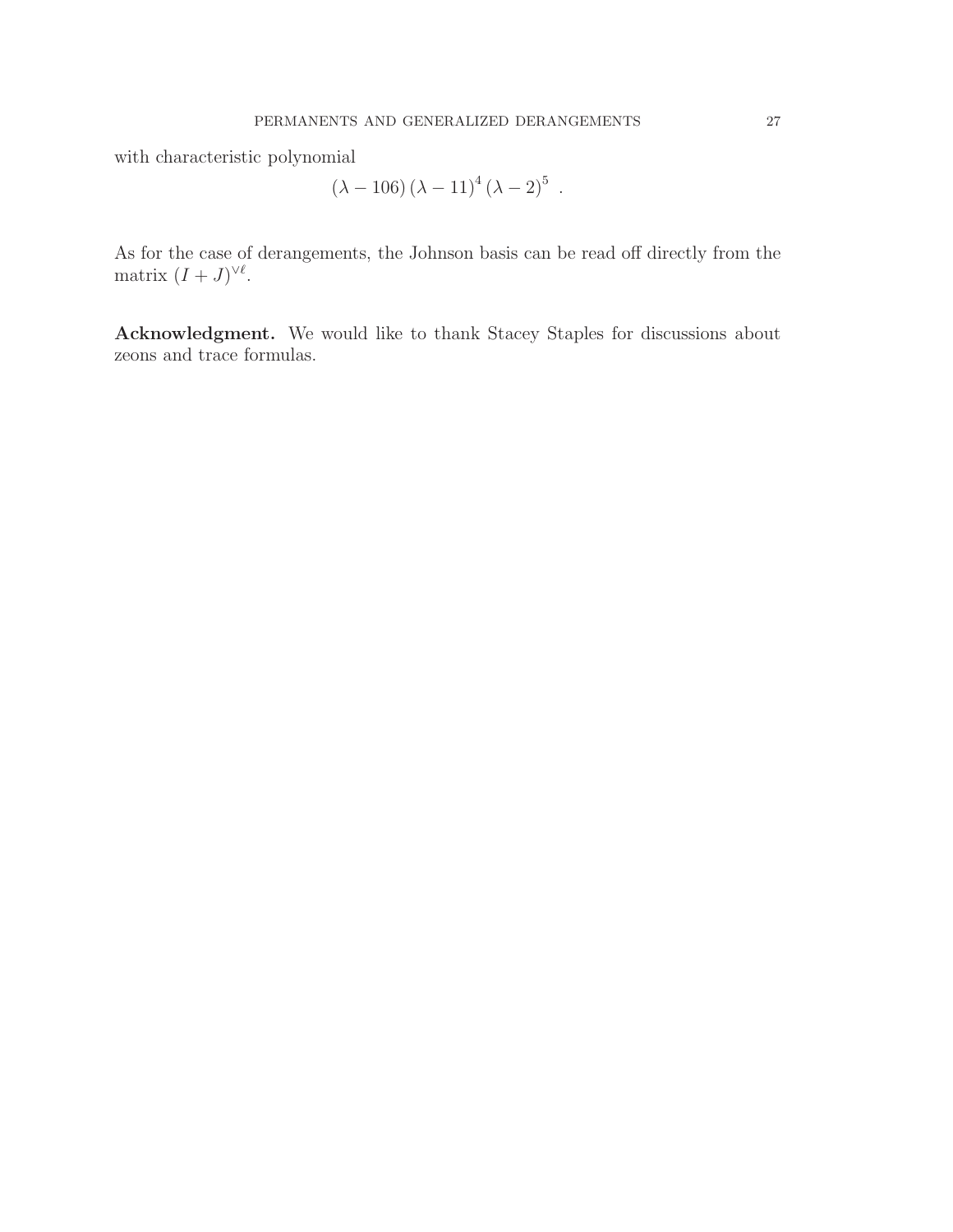#### 7. Appendix

Generalized derangement numbers and integer sequences. The first two columns of the  $D_{n,\ell}$  triangle,  $D_{n,0}$  and  $D_{n,1}$ , give sequences A000166 and A000255 in the On-Line Encyclopedia of Integer Sequences [5]. The comments for A000255 do not contain our combinatorial interpretation.

The first two columns of the  $A_{n,\ell}$  triangle,  $A_{n,0}$  and  $A_{n,1}$ , give sequences A000522 and A001339. The comments contain our combinatorial interpretation. The next two columns,  $A_{n,2}$  and  $A_{n,3}$ , gives sequences A001340 and A00134; here our combinatorial interpretation is not mentioned in the comments.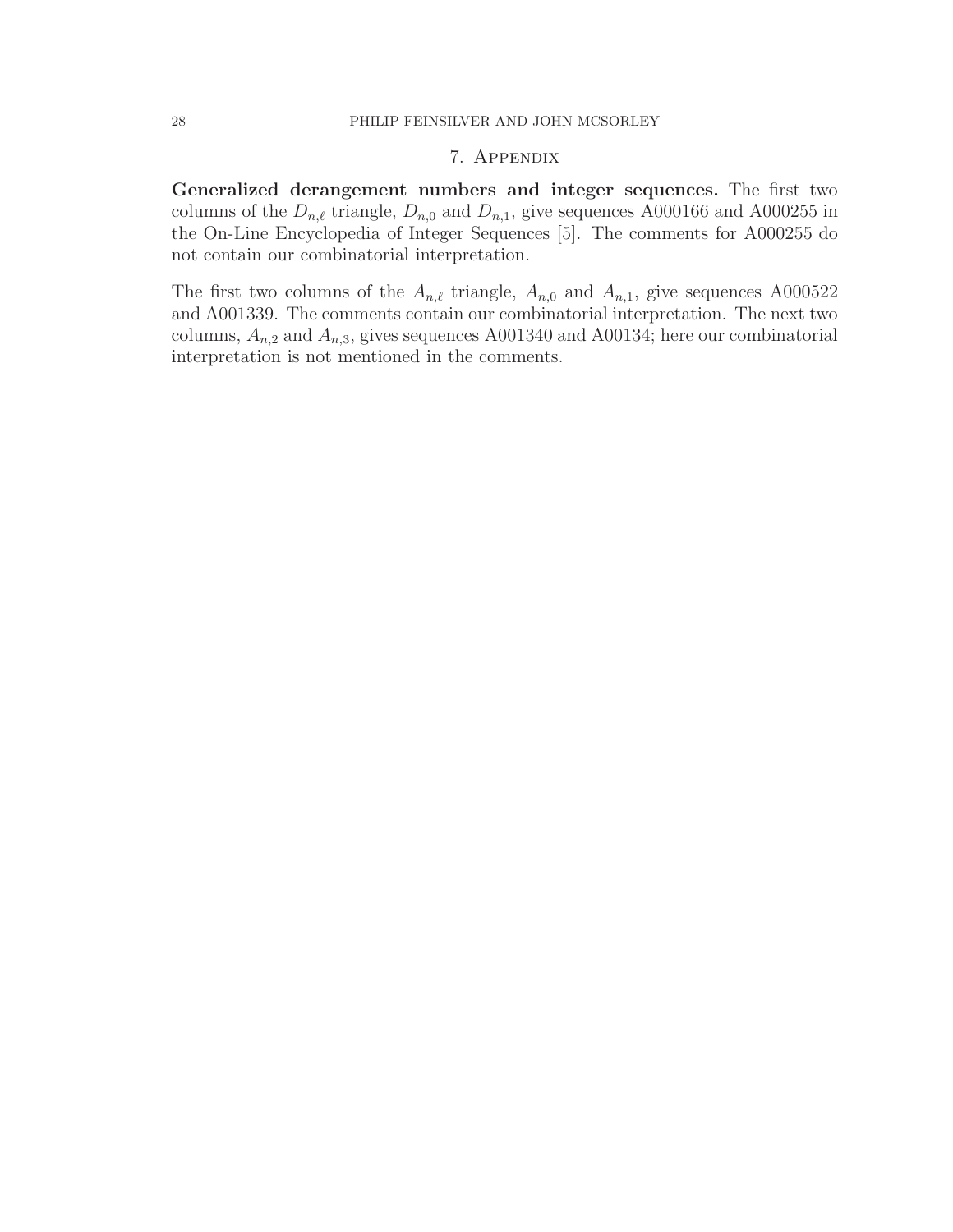Generalized Derangement Triangles

 $\ell=0$  is the leftmost column.

The rows correspond to  $n$  from  $0$  to  $9.$ 

Values of  $D_{n,\ell}$ .

|                |        |                  | $\left( \right)$ |                  |                  | 0              |                  | $\left( \right)$ |                  |  |
|----------------|--------|------------------|------------------|------------------|------------------|----------------|------------------|------------------|------------------|--|
| 0              |        | $\left( \right)$ | 0                |                  | $\left( \right)$ | 0              | 0                |                  |                  |  |
|                |        | 2                | 0                | $\theta$         | $\left( \right)$ | 0              | $\left( \right)$ | $\left( \right)$ | $\left( \right)$ |  |
| $\overline{2}$ | 3      | 4                | 6                | $\left( \right)$ | $\left( \right)$ | 0              | $\left( \right)$ | $\left( \right)$ | $\theta$         |  |
| 9              | 11     | 14               | 18               | 24               | $\left( \right)$ | $\overline{0}$ | $\left( \right)$ | $\left( \right)$ | $\left( \right)$ |  |
| 44             | 53     | 64               | 78               | 96               | 120              | $\overline{0}$ | $\left( \right)$ |                  | U                |  |
| 265            | 309    | 362              | 426              | 504              | 600              | 720            | 0                |                  | O                |  |
| 1854           | 2119   | 2428             | 2790             | 3216             | 3720             | 4320           | 5040             | $\left( \right)$ | $\left( \right)$ |  |
| 14833          | 16687  | 18806            | 21234            | 24024            | 27240            | 30960          | 35280            | 40320            | $\left( \right)$ |  |
| 133496         | 148329 | 165016           | 183822           | 205056           | 229080           | 256320         | 287280           | 322560           | 362880           |  |

Values of  $A_{n,\ell}$ .

|                | O      | $\left( \right)$ | 0              | $\left( \right)$ | $\left( \right)$ | 0                               | $\left( \right)$ | $\left( \right)$ | $\cup$           |  |
|----------------|--------|------------------|----------------|------------------|------------------|---------------------------------|------------------|------------------|------------------|--|
| $\overline{2}$ |        | 0                | $\overline{0}$ | $\theta$         | $\left( \right)$ | $\hspace{.0cm} 0 \hspace{.0cm}$ | 0                | $\left( \right)$ | $\theta$         |  |
| $\overline{5}$ | 3      | $\overline{2}$   | $\overline{0}$ | $\Omega$         | $\left( \right)$ | 0                               | $\left( \right)$ | $\left( \right)$ | $\theta$         |  |
| 16             | 11     | 8                | 6              | $\Omega$         | $\left( \right)$ | 0                               | 0                | $\left( \right)$ | $\theta$         |  |
| 65             | 49     | 38               | 30             | 24               | $\left( \right)$ | $\boldsymbol{0}$                | $\Omega$         | $\left( \right)$ | $\theta$         |  |
| 326            | 261    | 212              | 174            | 144              | 120              | $\overline{0}$                  | $\theta$         | $\left( \right)$ | $\Omega$         |  |
| 1957           | 1631   | 1370             | 1158           | 984              | 840              | 720                             | 0                | $\left( \right)$ | $\cup$           |  |
| 13700          | 11743  | 10112            | 8742           | 7584             | 6600             | 5760                            | 5040             | $\left( \right)$ | $\theta$         |  |
| 109601         | 95901  | 84158            | 74046          | 65304            | 57720            | 51120                           | 45360            | 40320            | $\left( \right)$ |  |
| 986410         | 876809 | 780908           | 696750         | 622704           | 557400           | 499680                          | 448560           | 403200           | 362880           |  |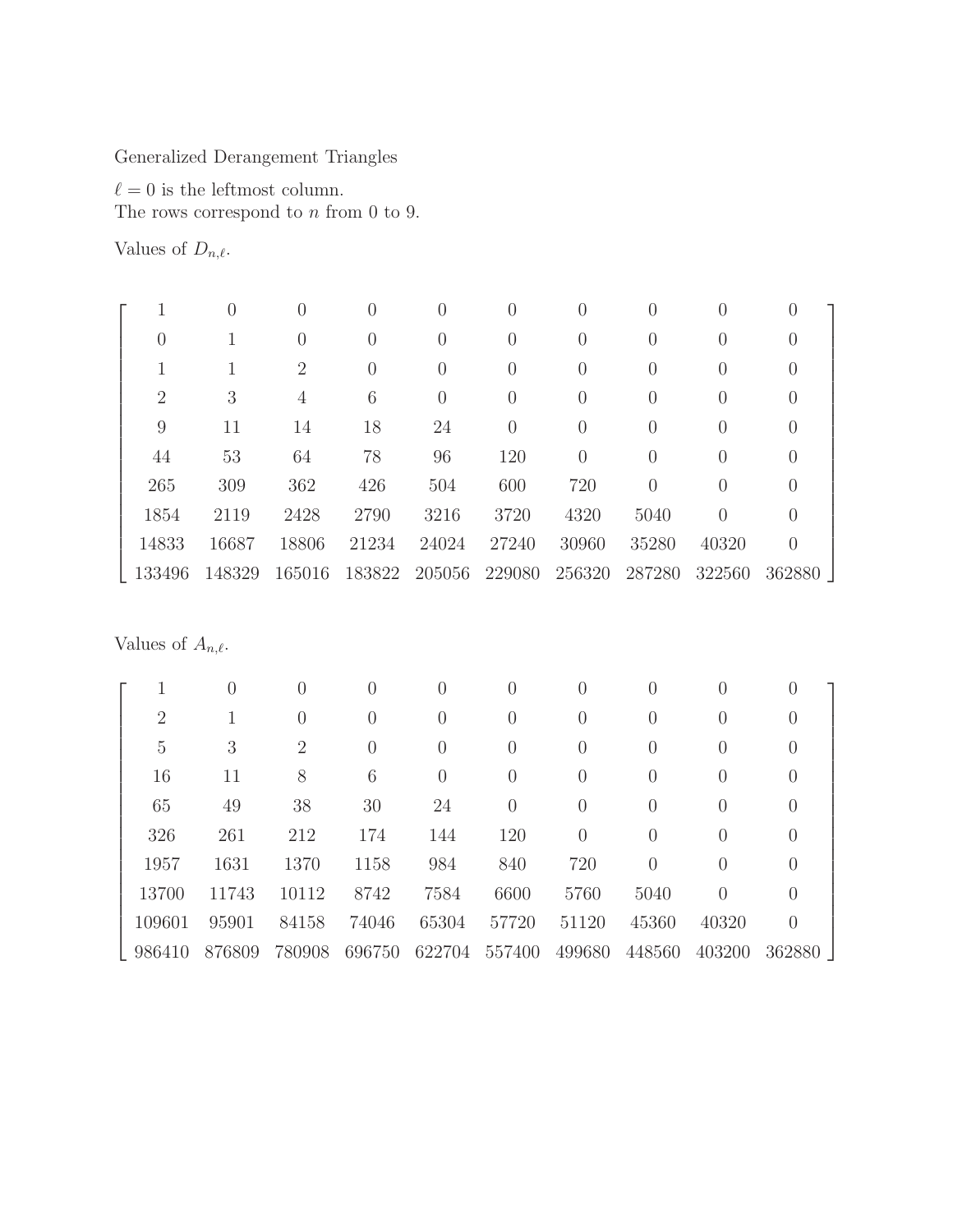Exponential polynomials  $h_{n,m}(s,t)$ . Note that, as is common for matrix indexing, we have dropped the commas in the numerical subscripts.

 $n = 0$  $h_{00} = 1$ ,  $h_{01} = t$ ,  $h_{02} = 2t^2$ ,  $h_{03} = 6t^3$ ,  $h_{04} = 24t^4$  $n = 1$  $h_{10} = s+t$ ,  $h_{11} = st+2t^2$ ,  $h_{12} = 2st^2+6t^3$ ,  $h_{13} = 6st^3+24t^4$ ,  $h_{14} = 24st^4+120t^5$  $n = 2$  $h_{20} = s^2 + 2st + 2t^2$ ,  $h_{21} = s^2t + 4st^2 + 6t^3$ ,  $h_{22} = 2s^2t^2 + 12st^3 + 24t^4$  $h_{23} = 6s^2t^3 + 48st^4 + 120t^5$ ,  $h_{24} = 24s^2t^4 + 240st^5 + 720t^6$  $n = 3$  $h_{30} = s^3 + 3s^2t + 6st^2 + 6t^3$  $h_{31} = s^3t + 6s^2t^2 + 18st^3 + 24t^4$ ,  $h_{32} = 2s^3t^2 + 18s^2t^3 + 72st^4 + 120t^5$  $h_{33} = 6s^3t^3 + 72s^2t^4 + 360st^5 + 720t^6$ ,  $h_{34} = 24s^3t^4 + 360s^2t^5 + 2160st^6 + 5040t^7$  $n = 4$ 

$$
h_{40} = s^4 + 4s^3t + 12s^2t^2 + 24st^3 + 24t^4, \qquad h_{41} = s^4t + 8s^3t^2 + 36s^2t^3 + 96st^4 + 120t^5
$$
  
\n
$$
h_{42} = 2s^4t^2 + 24s^3t^3 + 144s^2t^4 + 480st^5 + 720t^6
$$
  
\n
$$
h_{43} = 6s^4t^3 + 96s^3t^4 + 720s^2t^5 + 2880st^6 + 5040t^7
$$
  
\n
$$
h_{44} = 24s^4t^4 + 480s^3t^5 + 4320s^2t^6 + 20160st^7 + 40320t^8
$$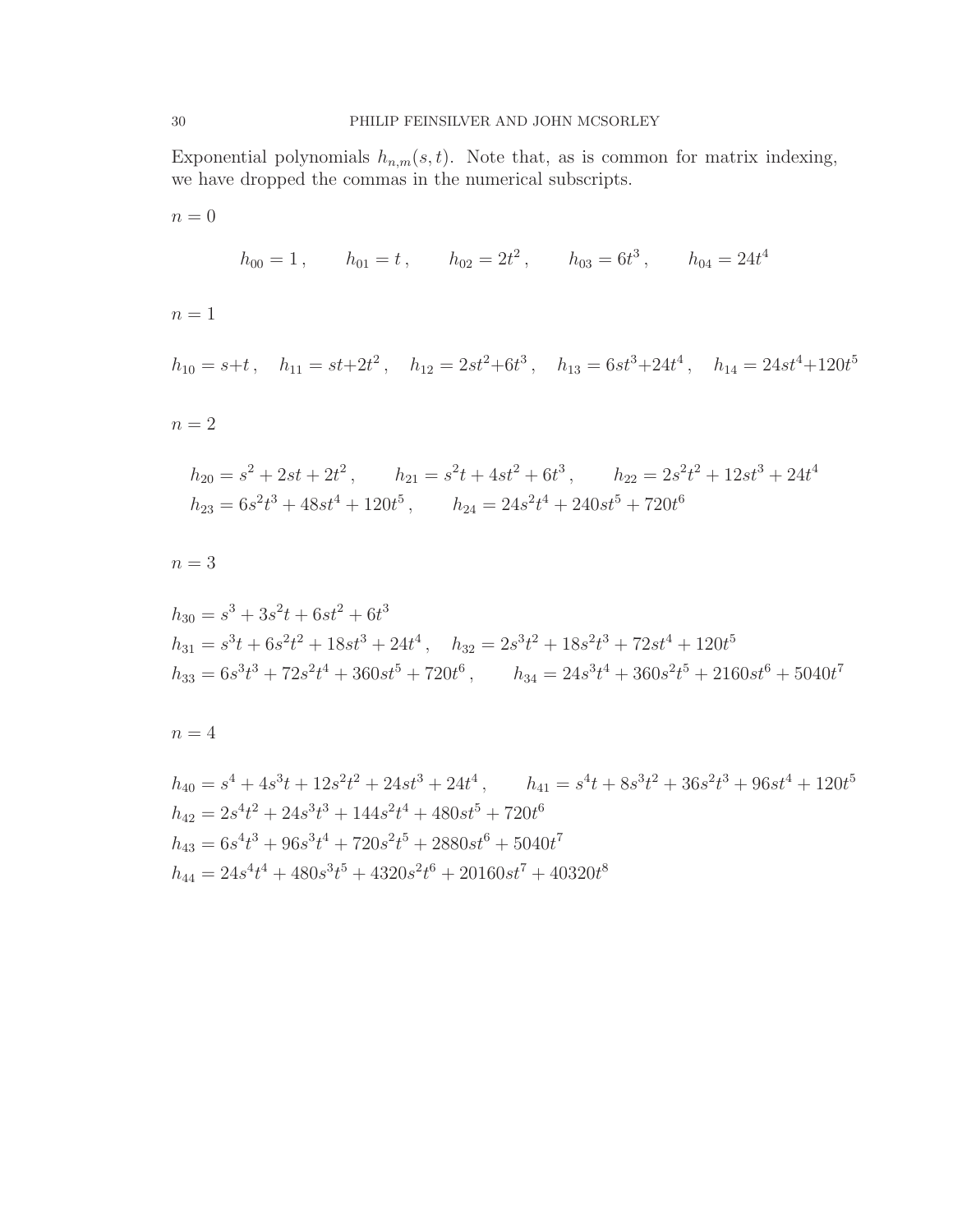

FIGURE 2.  $M_{3,\ell}, K_3^{(\ell)}, P_{3,\ell}$  and the 5 weighted elementary subgraphs of  $K_3^{(\ell)}$  $j_3^{(\ell)}$  for  $\ell = 0, 1, 2, 3$ . Distinguished vertices are shown bold.